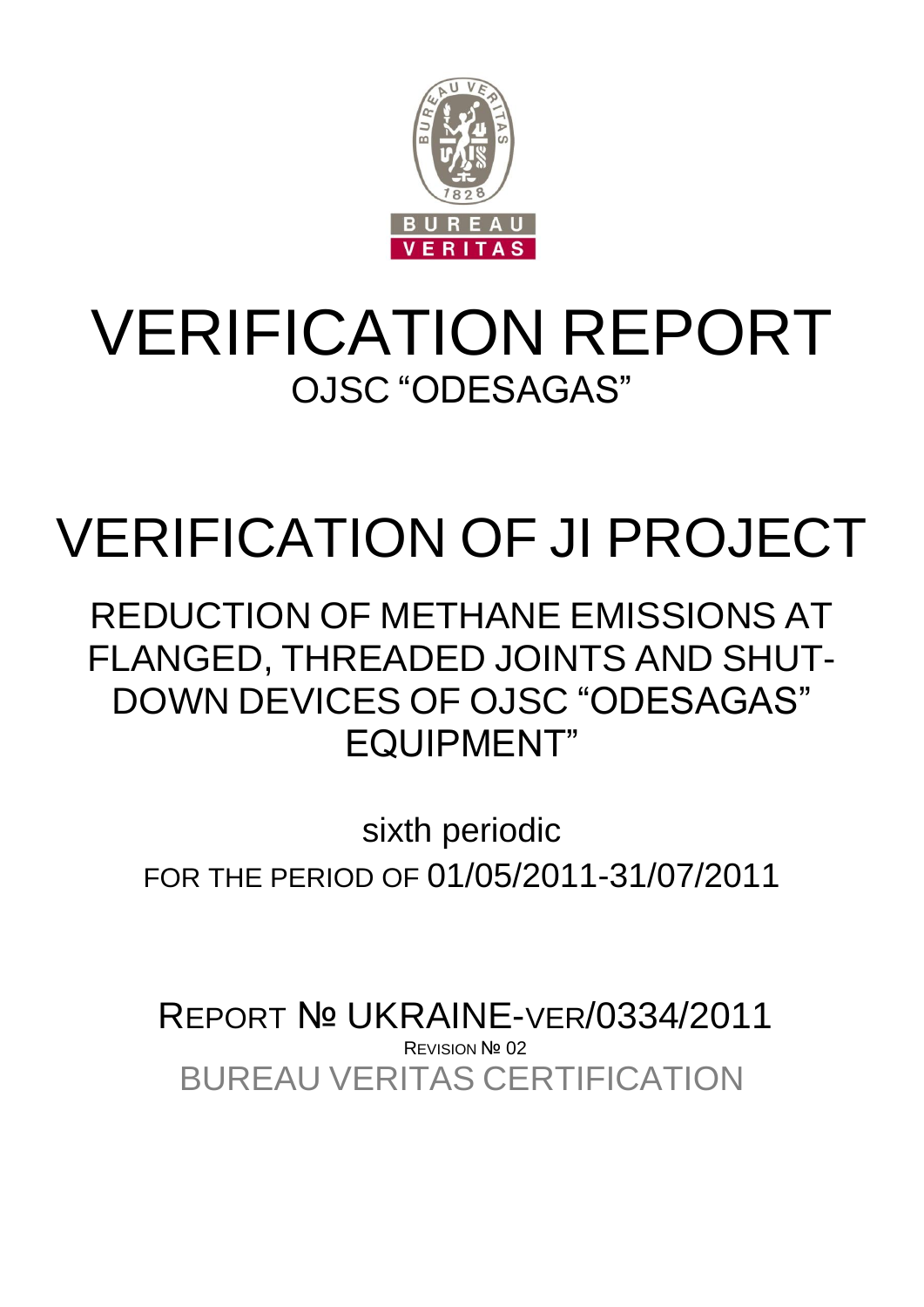

#### VERIFICATION REPORT

| Date of first issue: | Organizational unit:         |
|----------------------|------------------------------|
| 03/08/2011           | Bureau Veritas Certification |
|                      | <b>Holding SAS</b>           |
| Client:              | Client ref.:                 |
| OJSC "Odesagas"      | <b>Fabian Knodel</b>         |
|                      |                              |

Summary:

Bureau Veritas Certification has made the 6th periodic verification of OJSC "Odesagas" project "Reduction of Methane Emissions at Flanged, Threaded Joints and Shut-down Devices of OJSC "Odesagas" Equipment", which is implemented in Odesa city and cities of Odesa region, Ukraine, and uses a specific approach to JI projects, on the basis of UNFCCC criteria for the JI, as well as criteria given to provide for consistent project operations, monitoring and reporting. UNFCCC criteria (but for the crediting period) refer to Article 6 of the Kyoto Protocol, the JI rules and modalities and the subsequent decisions by the JI Supervisory Committee, as well as the host country criteria.

The verification scope is defined as a periodic independent review and ex post determination by the Accredited Independent Entity of the monitored reductions in GHG emissions during defined verification period, and consisted of the following three phases: i) desk review of the monitoring plan; ii) follow-up interviews with project stakeholders; iii) resolution of outstanding issues and the issuance of the final verification report and opinion. The overall verification, from Contract Review to Verification Report & Opinion, was conducted using Bureau Veritas Certification internal procedures.

The first output of the verification process is a list of Clarification Requests, Corrective Actions Requests, Forward Actions Requests (CL, CAR and FAR), presented in Appendix A.

In summary, Bureau Veritas Certification confirms that the project is implemented according to determined changes. Installed equipment that is essential for generating emission reductions runs reliably and is calibrated appropriately. The monitoring system is in place and the project is generating GHG emission reductions. The GHG emission reduction is calculated without material errors, and the ERUs issued totalize 158 407 tons of  $CO<sub>2ea</sub>$  for the monitoring period of 01/05/2011 - 31/07/2011.

Our opinion relates to the project's GHG emissions and resulting GHG emission reductions reported and related to the approved project baseline and monitoring, and its associated documents.

| Report No.:                                                   |           | Subject Group: |                                             |
|---------------------------------------------------------------|-----------|----------------|---------------------------------------------|
| UKRAINE-ver/0334/2011                                         | JI        |                |                                             |
| Project title:<br>"Reduction of Methane Emissions at Flanged, |           |                |                                             |
| Threaded Joints and Shut-down Devices of OJSC                 |           |                |                                             |
|                                                               |           |                |                                             |
| "Odesagas" Equipment"                                         |           |                |                                             |
| Work carried out by:                                          |           |                |                                             |
| K. Zinevich - Team Leader                                     |           |                | No distribution without permission from the |
| O.Kuzmenko - Team member, technical specialist                |           |                | Client or responsible organizational unit   |
|                                                               |           |                |                                             |
| Work reviewed by:                                             |           |                |                                             |
| I.Sokolov – Internal technical reviewer                       |           |                | Limited distribution                        |
| V.Kobzar - Technical specialist                               |           |                |                                             |
|                                                               |           |                |                                             |
| Work approved by:                                             |           |                |                                             |
| Flavio Gomes – Operational Manager                            |           |                | Unrestricted distribution                   |
|                                                               |           |                |                                             |
| Date of this revision:                                        | Rev. No.: | Кіль Number of |                                             |
| 05/08/2011                                                    | 02        | 40             |                                             |
|                                                               |           |                |                                             |
|                                                               |           |                |                                             |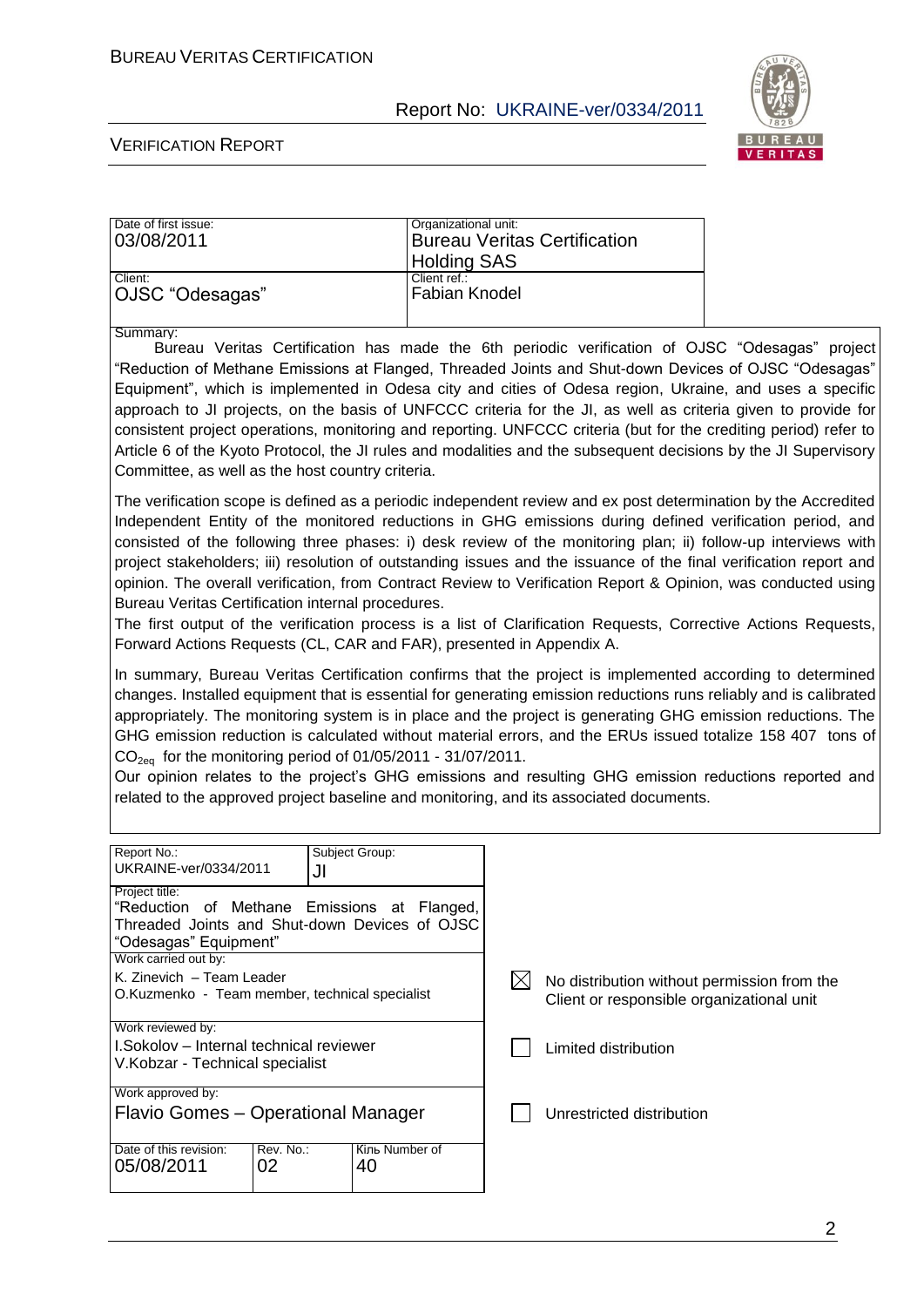

VERIFICATION REPORT

## *Table of Contents Page* 1 INTRODUCTION .........................................................................................4 1.1 Objective ......................................................................................................4 1.2 Scope ............................................................................................................4 1.3 Verification team ........................................................................................4 2 METHODOLOGY ........................................................................................5 2.1 Review of documents ................................................................................5 2.2 Follow-up interviews .................................................................................6 2.3 Resolution of Сlarification, Сorrective and Forward Action Requests ......................................................................................................6 3 VERIFICATION CONCLUSIONS ............................................................7 3.1 Remaining issues and FARs from previous verifications ................7 3.2 Project approval by Parties involved (90-91) .....................................7 3.3 Project implementation (92-93) ..............................................................8 3.4 Compliance of the monitoring plan with the monitoring methodology (94-98) ...............................................................................11 3.5 Revision of monitoring plan (99-100) .................................................12 3.6 Data management (101).........................................................................12 3.7 Verification regarding programmes of activities (102-110) ...........14 4 VERIFICATION OPINION .......................................................................14 5 REFERENCES ..........................................................................................16 ANNEX A: VERIFICATION PROTOCOL ..........................................................20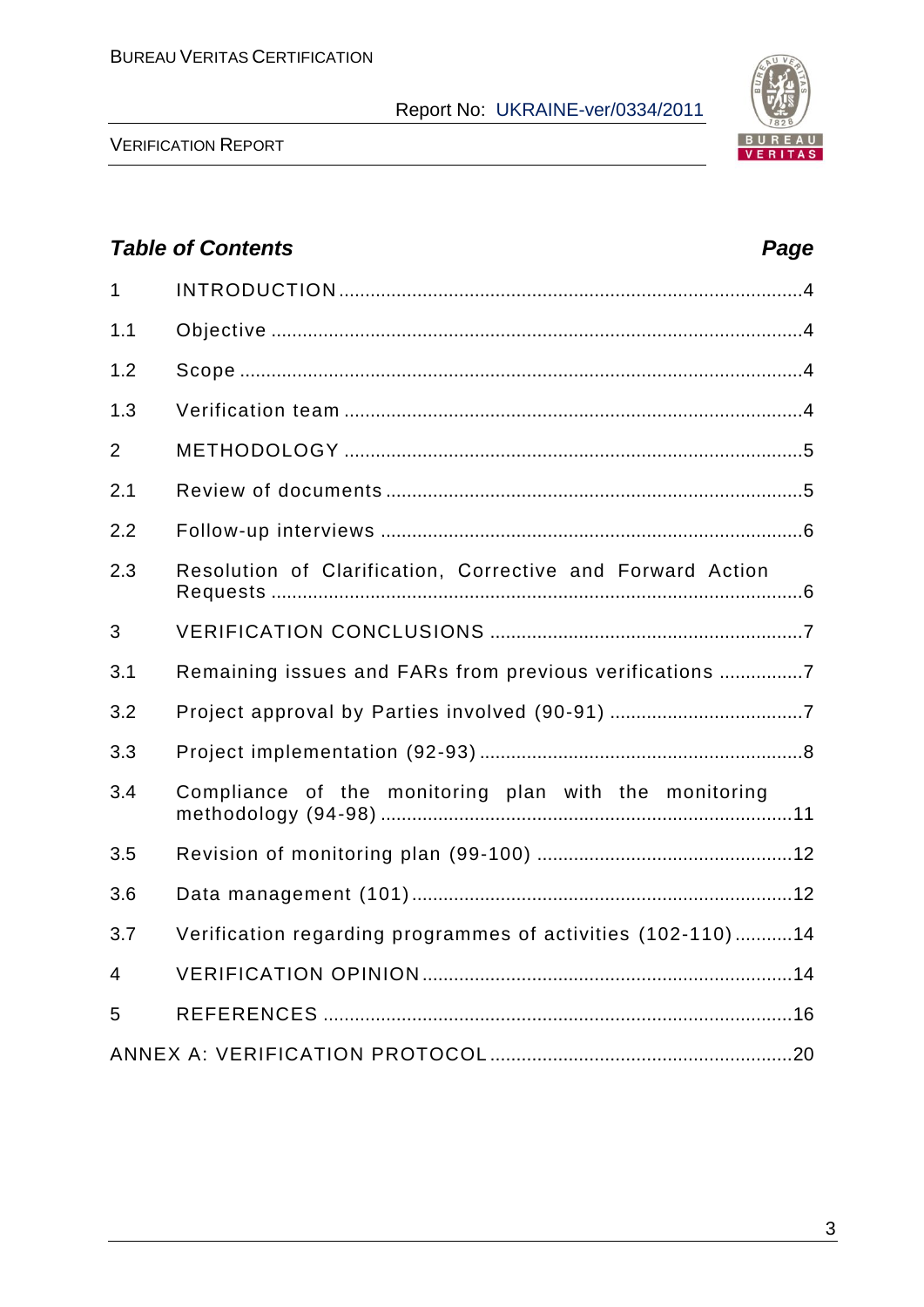

VERIFICATION REPORT

## **1 INTRODUCTION**

OJSC "Odesagas" has commissioned Bureau Veritas Certification to verify the emissions reductions of its JI project "Reduction of Methane Emissions at Flanged, Threaded Joints and Shut-down Devices of OJSC "Odesagas" Equipment", (hereafter called "the project") in Odesa city and cities in Odesa region, Ukraine.

This report summarizes the findings of the verification of the project, performed on the basis of UNFCCC criteria, as well as criteria given to provide for consistent project operations, monitoring and reporting, as well as the host country criteria.

The verification covers the period from May 1, 2011 to July 31, 2011.

## **1.1 Objective**

Verification is the periodic independent review and ex post determination by the Accredited Independent Entity (AIE) of the monitored reductions in GHG emissions during defined verification period.

The objective of verification can be divided in Initial Verification and Periodic Verification.

UNFCCC criteria refer to Article 6 of the Kyoto Protocol, the JI rules and modalities and the subsequent decisions by the JI Supervisory Committee, as well as the host country criteria.

## **1.2 Scope**

The verification scope is defined as an independent and objective review of the project design document, the project's baseline study and monitoring plan and other relevant documents. The information in these documents is reviewed against Kyoto Protocol requirements, UNFCCC rules and associated interpretations.

The verification is not meant to provide any consulting towards the Client. However, stated requests for clarifications, corrective and/or forward actions may provide input for improvement of the project monitoring towards reductions in the GHG emissions.

## **1.3 Verification Team**

The verification team consists of the following personnel:

K. Zinevich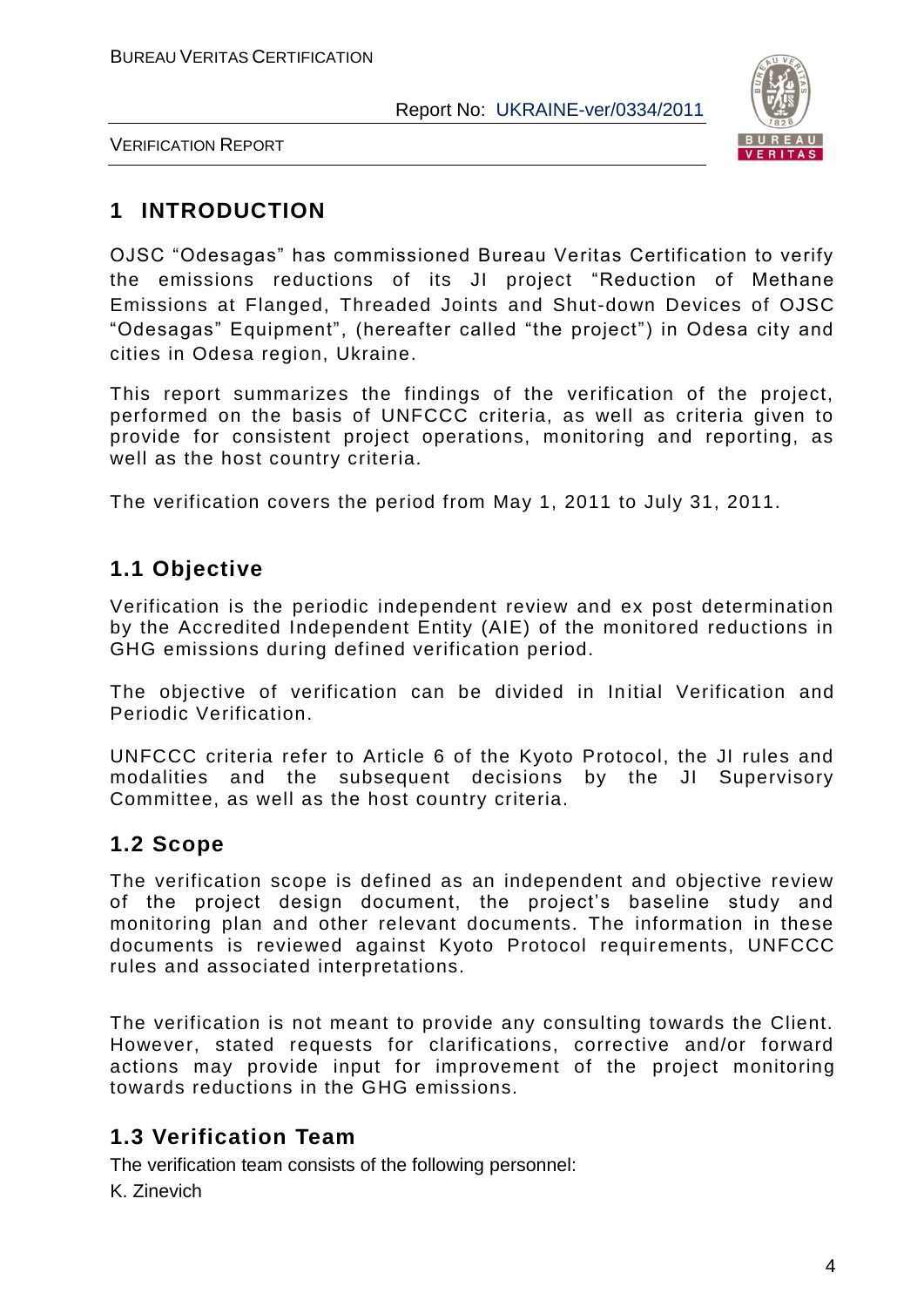

VERIFICATION REPORT

Bureau Veritas Certification, Team Leader, Climate Change Lead Verifier

O.Kuzmenko Bureau Veritas Certification , Team member, technical specialist

This verification report was reviewed by:

I. Sokolov

Bureau Veritas Certification, Internal Technical Reviewer

V.Kobzar Bureau Veritas Certification,Technical specialist

## **2 METHODOLOGY**

The overall verification, from Contract Review to Verification Report & Opinion, was conducted using Bureau Veritas Certification internal procedures.

In order to ensure transparency, a verification protocol was customized for the project, according to the version 01 of the Joint Implementation Determination and Verification Manual, issued by the Joint Implementation Supervisory Committee at its 19<sup>th</sup> meeting on 04/12/2009. The protocol shows, in a transparent manner, criteria (requirements), means of verification and the results from verifying the identified criteria. The verification protocol serves the following purposes:

- It organizes, details and clarifies the requirements a JI project is expected to meet;
- It ensures a transparent verification process where the verifier will document how a particular requirement has been verified and the result of the verification.

The completed verification protocol is enclosed in Appendix A to this report.

## **2.1 Review of Documents**

The Monitoring Report (MR) submitted by OJSC "Odesagas" and additional background documents related to the project design and baseline, i.e. country Law, Project Design Document (PDD), Determination Report of the project issued by Bureau Veritas Certification Holding SAS No. UKRAINE-0118/2010 as of 15/05/2010, Guidance on criteria for baseline setting and monitoring, Host party criteria, the Kyoto Protocol, Clarifications on Verification Requirements to be Checked by an Accredited Independent Entity were reviewed.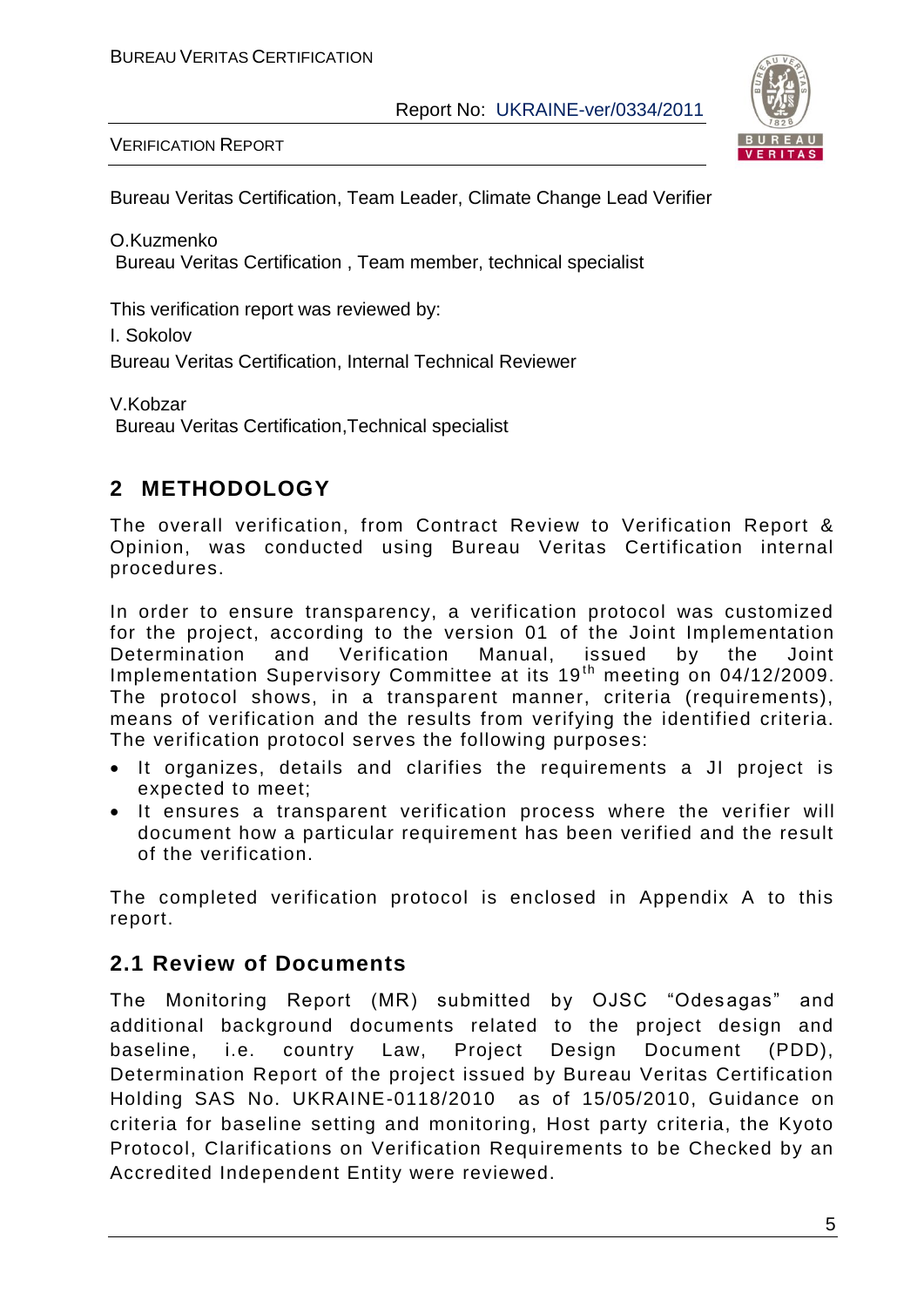

VERIFICATION REPORT

The verification findings presented in this report relate to the Monitoring Report for the period from 01/05/2011 to 31/07/2011, version 01 as of July 01, 2011 and version 02 as of July 04, 2011 and the project as described in the determined PDD.

## **2.2 Follow-up Interviews**

On 02/08/2011 Bureau Veritas Certification verification team visited the project implementation site and performed on-site interviews with project stakeholders to confirm selected information and to resolve issues identified in the document review. Representatives of OJSC "Ode sagas" and ETI "Biotekhnika" UASA were interviewed (see References). The main topics of the interviews are summarized in Table 1.

| Table 1 Interview topics |  |  |  |
|--------------------------|--|--|--|
|--------------------------|--|--|--|

| <b>Interviewed</b><br>organization    | <b>Interview topics</b>                                                                                                                                                                                                                                                                                |
|---------------------------------------|--------------------------------------------------------------------------------------------------------------------------------------------------------------------------------------------------------------------------------------------------------------------------------------------------------|
| OJSC "Odesagas"                       | $\triangleright$ Organizational structure<br>Responsibilities and authorities<br>➤<br>$\triangleright$ Personnel training<br>Quality control procedures and technology<br>$\triangleright$ Equipment use (records)<br>Metering equipment control<br>➤<br>Metering record keeping system, database<br>➤ |
| Consultant:<br>ETI «Biotekhnika" UASA | Baseline methodology<br>➤<br>Monitoring plan<br>Monitoring report<br>➤<br>Deviations from the PDD                                                                                                                                                                                                      |

## **2.3 Resolution of Clarification, Corrective and Forward Action Requests**

The objective of this phase of the verification is to raise the requests for corrective and forward actions as well as clarification requests and any other outstanding issues that needed to be clarified for Bureau Veritas Certification positive conclusion on the GHG emission reductions calculation.

If the Verification Team, in assessing the monitoring report and supporting documents, identifies issues that need to be corrected, clarified or improved with regard to the monitoring requirements, it should raise these issues and inform the project participants of these issues in the form of: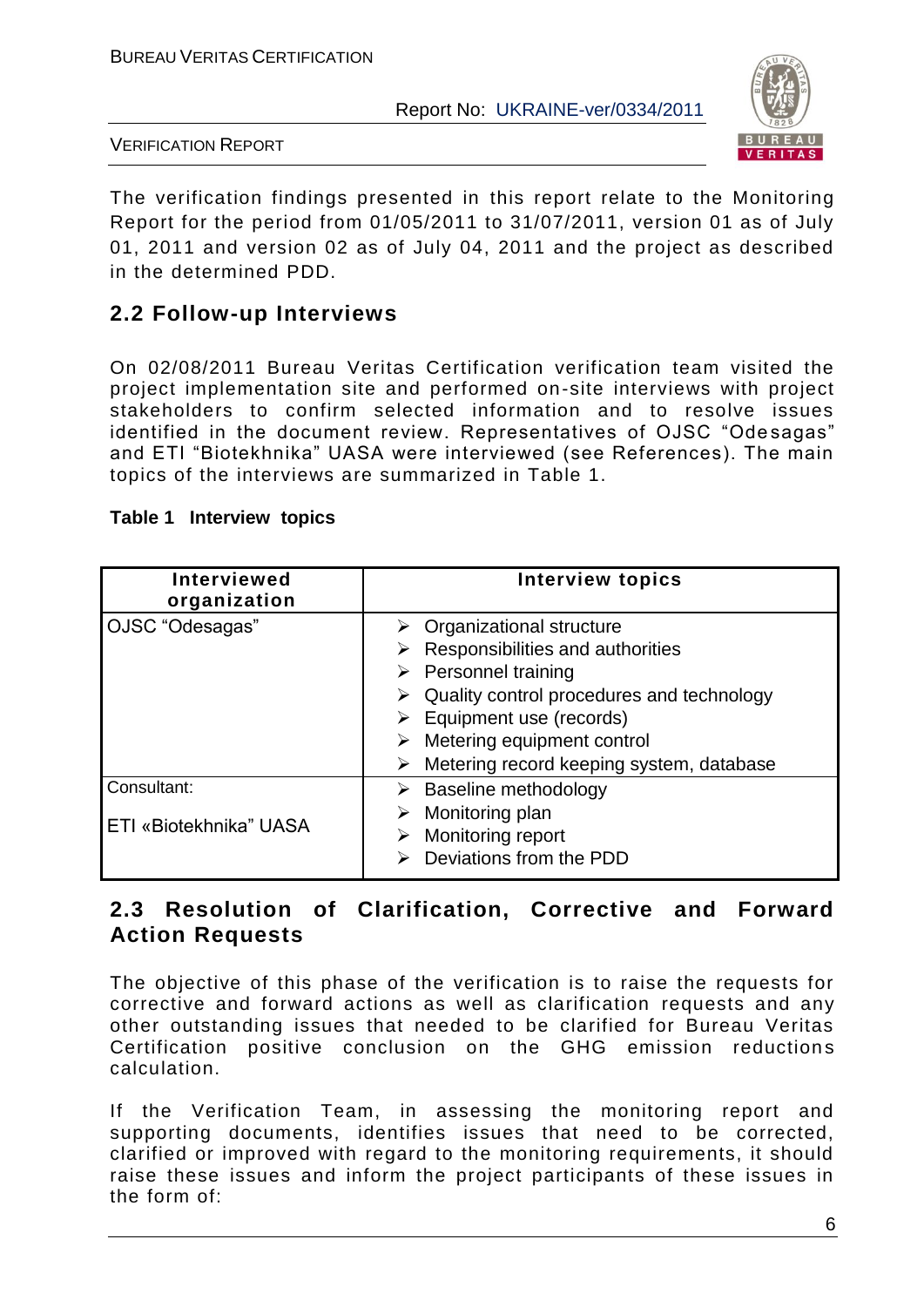

VERIFICATION REPORT

(а) Corrective action request (CAR), requesting the project participants to correct a mistake that is not in accordance with the monitoring plan;

(b) Clarification request (CL), requesting the project participants to provide additional information for the AIE to assess compliance with the monitoring plan

(c) Forward action request (FAR), informing the project participants of an issue, relating to the monitoring that needs to be reviewed during the next verification period.

To guarantee the transparency of the verification process, the concerns raised are documented in more detail in the verification protocol in Appendix A.

## **3 VERIFICATION CONCLUSIONS**

In the following sections, the conclusions of the verification are stated.

The findings from the desk review of the original monitoring documents and the findings from interviews during the follow up visit are described in the Verification Protocol in Appendix A.

The Clarification, Corrective and Forward Action Requests are stated, where applicable, and are further documented in the Verification Protocol in Appendix A. The verification of the Project resulted in 8 Corrective Action Requests, and 2 Clarification Request.

The number between brackets at the end of each section corresponds to the DVM paragraph.

## **3.1 Remaining CL and FARs from previous verifications**

There are no any remaining CL and FAR from previous verifications.

## **3.2 Project approval by Parties involved (90-91)**

The project obtained approval by the Host party (Ukraine) - Letter of Approval №737/23/7 dated 07/06/2010 issued by the National Environmental Investment Agency of Ukraine and written project approval by the party – buyer of emission reductions units (Denmark) - Letter of Approval №1602/1102-0041 dated 01/06/2010 issued by the Danish Energy Agency, the Danish Ministry of Climate and Energy).

The abovementioned written approvals are unconditional.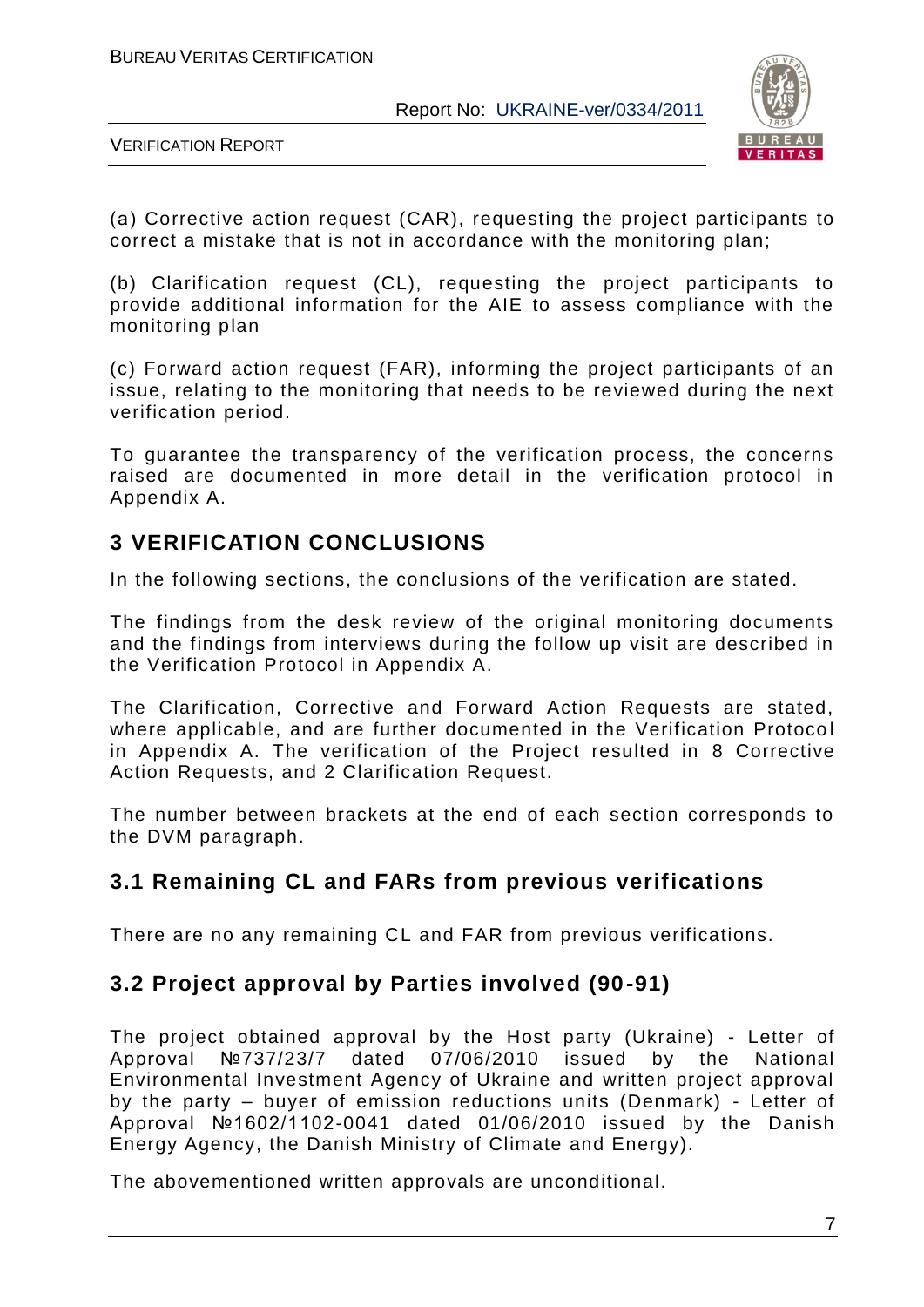

VERIFICATION REPORT

## **3.3 Project implementation (92-93)**

OJSC "Odesagas" is the company uniting gas supply facilities of 26 districts in Odesa region and gas supply facility in Odesa city, and providing natural gas transportation and supply to industrial and domestic consumers. Total length of distribution gas pipeline of high (12Mpa – 0.6 Mpa), medium (0.3 Mpa) and low (0.005 Mpa) pressure is 4579 km. 2625 km is the property of OJSC "Odesagas". Average annual volume of transported gas reaches 2861718 ths  $m^3$ . The structure of current gas transport tariffs (the tariffs are regulated by the state) does not include depreciation and investment needs of gas distribution enterprises, which does not ensure receipt of funds for performance of necessary repair works and modernization of gas networks, purchase of appropriate engineering equipment and components, and also results in increase of natural gas leakage at the OJSC "Odesagas" facilities.

Following the Regulations on gas supply system safe operation in Ukraine based primarily on safety concerns, at the beginning of the project (2005) OJSC "Odesagas" just detected leaks using detectors with the purpose to avoid emergency and explosions. Measurement of volumes of leaks is not required, and measurement instruments are absent. Theoretical calculations of leaks volume based on executed measurements of natural gas losses as a result of not hermetic shut-down and flanged devices of  $\mathsf{OJSC}$  «Odesagas» may be equal to 41 mln m $^3$  per year.

The project activities are reduction of natural gas (methane) leakages that result from leakiness of shut-down, flanged and threaded devices of OJSC "Odesagas" equipment in the total amount of 11 174 pieces. Within the project scope, advanced sealant materials are used for repair of gas equipment. This replaces the current practice of maintenance and repair of networks, namely the use of rubberized asbestos fabric gaskets and cotton fiber stuffing with oil tightening with asbestos -graphite compound resulting in increased leaks and methane emissions into the atmosphere. In addition to methane emission reductions, the project reduces technical natural gas losses (therefore, financial losses), benefits the environment and reduces emergency risks, especially for building gas pressure regulators and above ground gas pipelines.

The project activity includes:

Implementation and use of purposeful examination and technical maintenance (PETM) of flanged, threaded joints and shut-down devices of OJSC "Odesagas" equipment with the use of modern and the most economically efficient practice, which allows for not only detection of leaking areas, but also determination of leakage volume (i.e., potential volume of gas leakage reduction). This key information is necessary for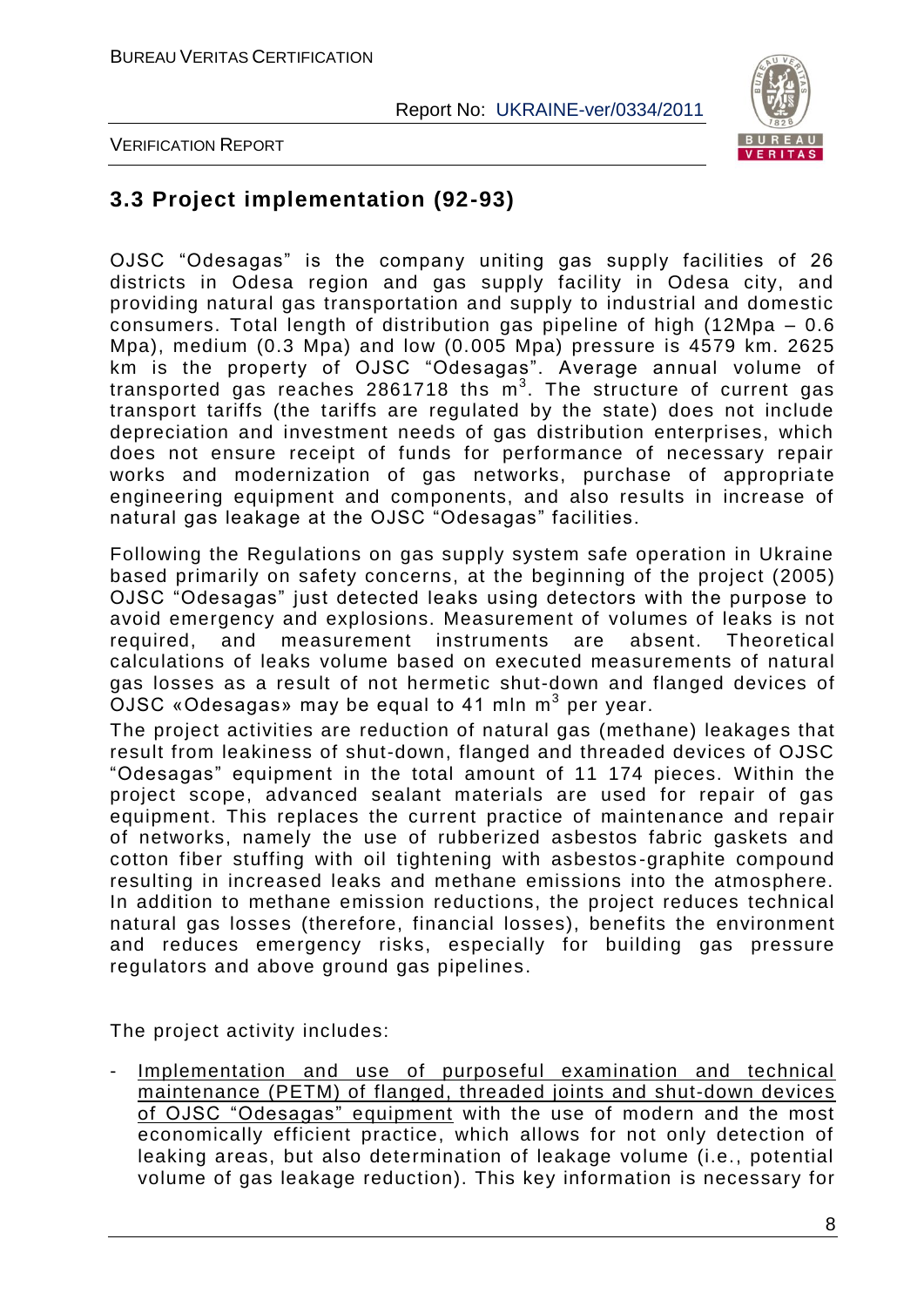

VERIFICATION REPORT

substantiation of effectiveness of repair and priority choice of its objects, which is important under short financing for elimination of all leakages. This activity will include purchase of modern measuring equipment, appropriate training of employees, development of monitoring map for each gas plant and gas distribution network with the list of all equipment components to be regularly examined, creation of leakage data collection and storage system, and implementation of internal audit and quality assurance system for elimination and accounting of methane leakage.

- Detection and measurement of leakage: the monitoring system of leakages at all flanged, threaded joints and shut-down devices of OJSC "Odesagas" equipment, including eliminated leakages (repaired equipment components). The monitoring is exercised on a regular basis (once per four days or once a week, depending on the type of equipment; once per year for equipment of apartments and buildings ) by specially trained personnel. Each component is checked and detected leakages are duly marked with individual number; gas leakage volumes are measured and registered in the database.
- Elimination of all detected leakages: repairs of equipment with leakages within the scope of this project will vary from tightening of block valves and flanges, use of new sealants or compacting materials, to capital repair and replacement of safety valves of pressure regulators, piston rods. Repaired equipment components will be regularly checked as a part of a standard monitoring program to make sure they have not become the source of leakage again.

Duration of the project is not limited, as PETM and monitoring programs are aimed to become a part of work and business practice of OJSC "Odesagas". Reduction of  $CO<sub>2</sub>e$  emissions is stated for the period of 22 years according to modality and Joint Implementation Mechanism Procedures.

According the PDD version 07 the project boundary includes the methane leakage places as a result of non-hermetic flanged, threaded joints and shut-down devices of gas distribution networks in Odesa city and Odesa region. The project boundary included the total of 11174 shut-down devices. For the period from the beginning of the project implementation (2005) to the beginning of the reporting period all shut-down devices included in the project boundary were repaired and replaced.

Scope of the period-based repairs and replacements of shut-down devices of gas distribution networks is presented in Table 2: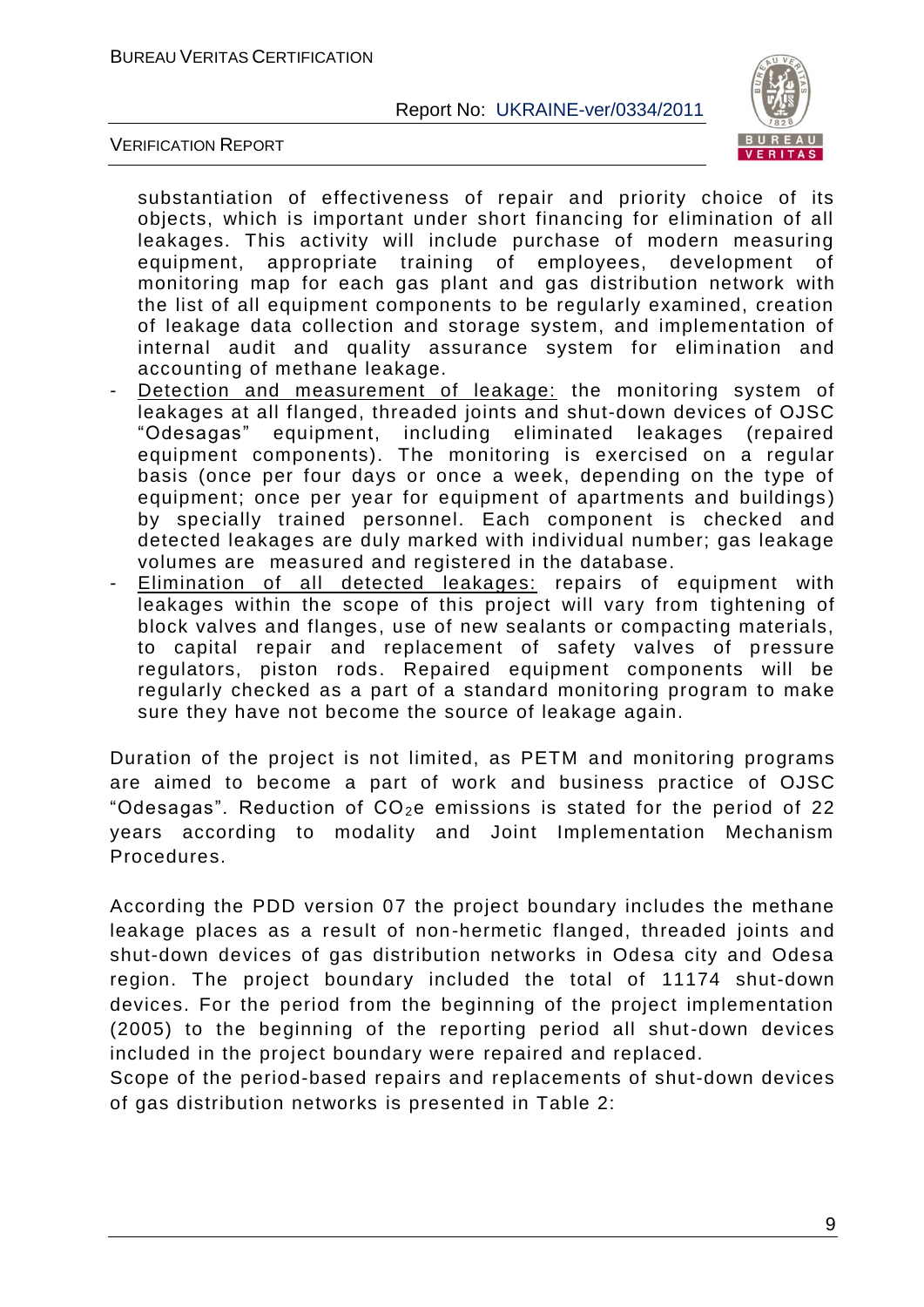

VERIFICATION REPORT

#### **Table 2 Number of repaired (replaced) shut-down devices under the project per years**

| <b>Period</b>         | Number of repaired (replaced) shut-down<br>devices, un. |
|-----------------------|---------------------------------------------------------|
| 2005                  | 5 8 3 2                                                 |
| 2006                  | 3 3 1 2                                                 |
| 2007                  | 529                                                     |
| 2008                  | 752                                                     |
| 2009                  | 566                                                     |
| 2010                  | 174                                                     |
| 01/02/2011-30/04/2011 | 9                                                       |
| <b>Total</b>          | 11 174                                                  |

The project activities for the current monitoring period (01/05/2011- 31/07/2011) are further carrying out of purposeful examination and technical maintenance (PETM) of all gas equipment of gas distribution networks, which was repaired (hermetically sealed) and replaced during all JI project operation time.

Repaired (hermetically sealed) and replaced in previous periods shutdown devices are regularly checked as a part of a standard monitoring program to make sure they have not become the source of leakage again. According to the Monitoring Plan in the PDD version 07 the regular repairs оf gas equipment are done once per year, technical maintenance – once per half year.

Methane leakage volumes from the repaired (replaced) shut-down devices of OJSC "Odesagas" received in the result of monitoring measurements do not exceed the methane leakage volumes, which were measured after the first repair of the devices.

The project was in operation throughout the monitoring period - from 01/05/2011 to 31/07/2011.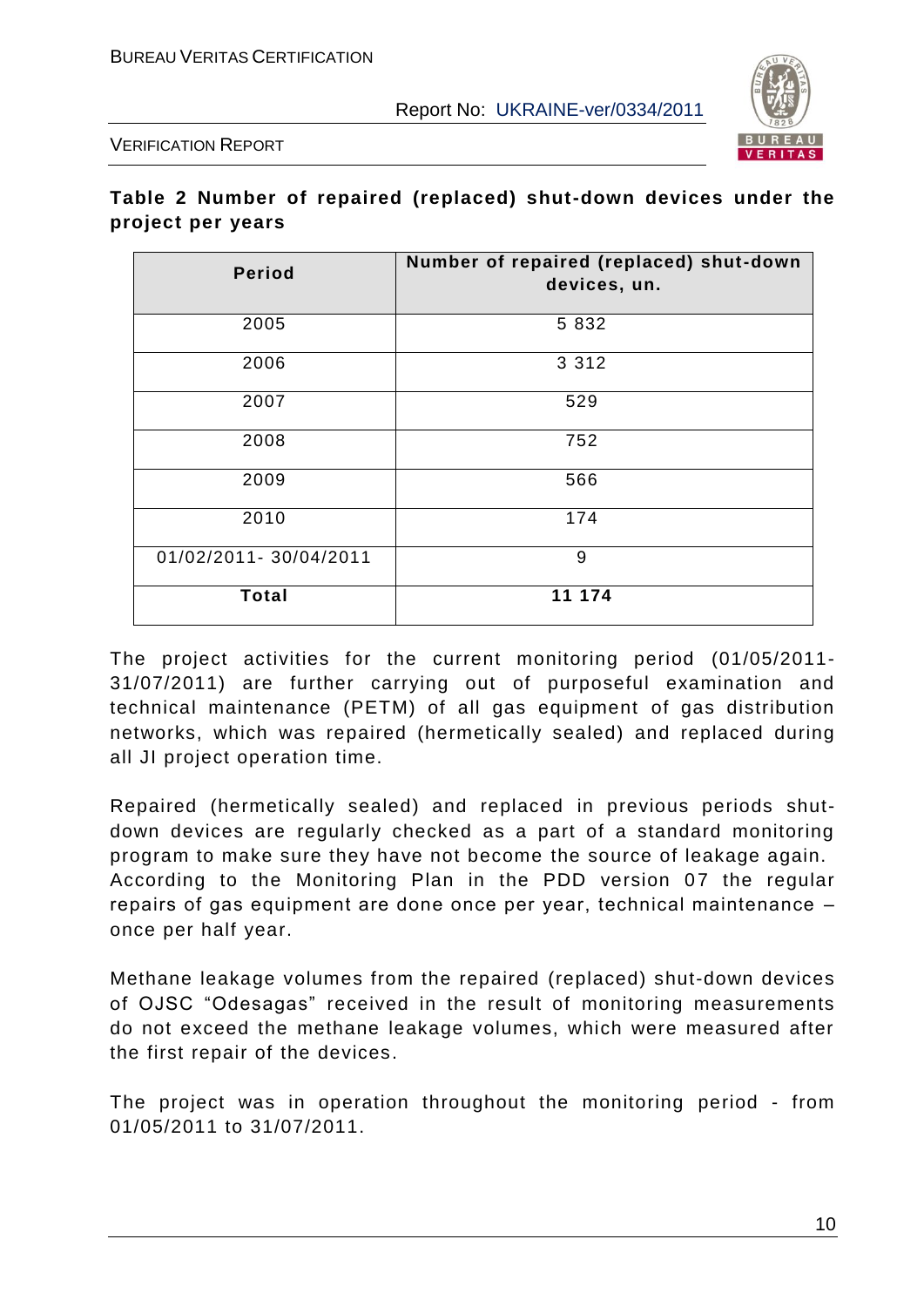

VERIFICATION REPORT

Identified problem areas of the project implementation, project participants answers and conclusions of Bureau Veritas Certification are described in Annex A to this report (see CAR 01).

## **3.4 Compliance of the monitoring plan with the monitoring methodology (94-98)**

The monitoring occurred in accordance with the monitoring plan included in the PDD regarding which the determination has been deemed final and is so listed on the UNFCCC JI website.

To calculate the emission reductions such key factors as the rate of gas leakage for each leakage found, gas temperature and pressure, volume of capacity, the concentration of methane in the sample, time for which the concentration of methane in the volume capacity reaches a certain level, experience in implementing measures envisaged by the project, the current practice that exists in Ukraine in the sphere of gas transportation and supply, financial costs and the availability of expertise, legislation affecting the emissions in the baseline, level of activity on the project and the project emissions and risks associated with the project were taken into consideration.

Data sources used for calculating emission reductions, such as measuring equipment - gas analyzer "EX-TEC® SR5", stop-watch timer "SOS pr-2b-2", mercury glass thermometer of TL-4 type, flow meter, manometer "D-59N-100-1.0 6kPа"; information from manufacturers and IPCC are clearly identified, reliable and transparent.

Emission factors, including default emission factors, are selected by carefully balancing accuracy and reasonableness, and appropriately justified of the choice.

The calculation of emission reductions is based on conservative assumptions and the most plausible scenarios in a transp arent manner. Monitoring periods for each project component is clearly identified in the monitoring report and do not overlap with those for which verification has been made in the past and is considered final.

Identified problem areas of compliance of monitoring plan with monitoring methodology, project participants answers and conclusions of Bureau Veritas Certification are described in Annex A to this report (see CAR 02, CAR 03, CAR 04, CAR 05).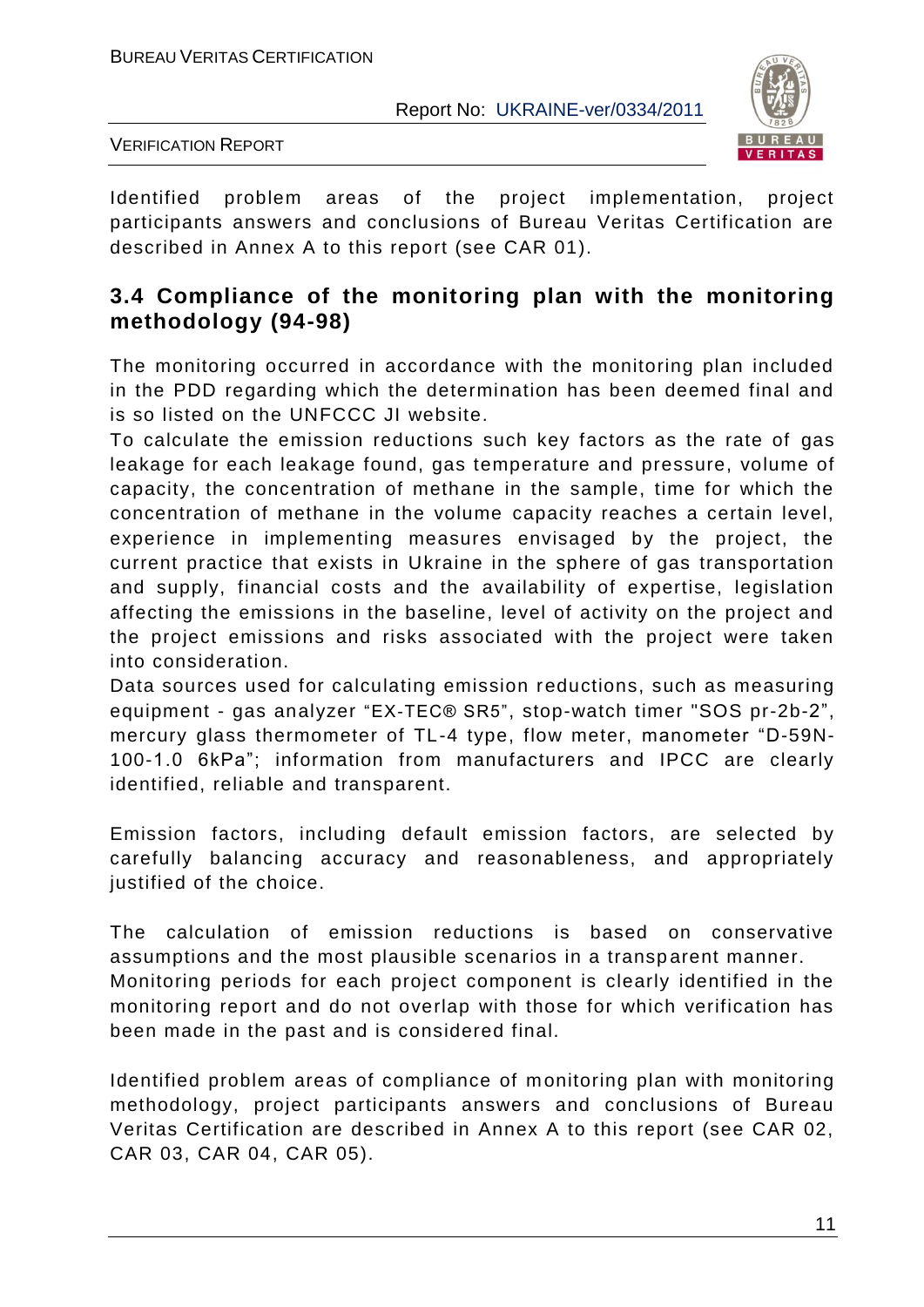

VERIFICATION REPORT

## **3.5 Revision of monitoring plan (99-100)**

Not applicable.

## **3.6 Data management (101)**

Data and their sources, which are contained in the monitoring report, are clearly defined, reliable and transparent.

Implementation of data collection procedures is carried out in accordance with the PDD monitoring plan, including quality control and quality assurance procedures.

Monitoring equipment function, including its calibration status, is in line with the requirements.

According to current legislation "On metrology and metrological activity", all measuring equipment in Ukraine must meet the specified requirements of relevant standards and is subject to a periodic verification. Calibration of measuring devices is conducted in accordance with national standards. Actual data and records used for monitoring are duly verified.

Data collection and data management system of the project is in line with the PDD, the monitoring plan and consists of three parts:

1) Measurements of methane leakage value before the rehabilitation (hermetization) of the facility;

2) Measurements of methane leakage value after the rehabilitation (hermetization) of the facility;

3) Archiving and processing of obtained results.

To measure leakage volume of natural gas it was decided to use the method based on the Calibrated Bag Technology described in the approved baseline methodology AM0023 "Leak reduction from natural gas pipeline compressor or gate stations". One of the problems incurred by using this method is difficult accounting of the volume of the fittings where measurements are done, and the initial air volume when determining gas volume received in the bag.

To solve these problems a special installation was made on the basis of plastic container of known volume (0.87  $\textsf{m}^{3}$ ), package, plastic hose and manometer. All joints are made in a hermetical manner.

In order to ensure successful implementation of the project and the credibility and verifiability of the emissions reductions achieved, the project must have a well-organized management system.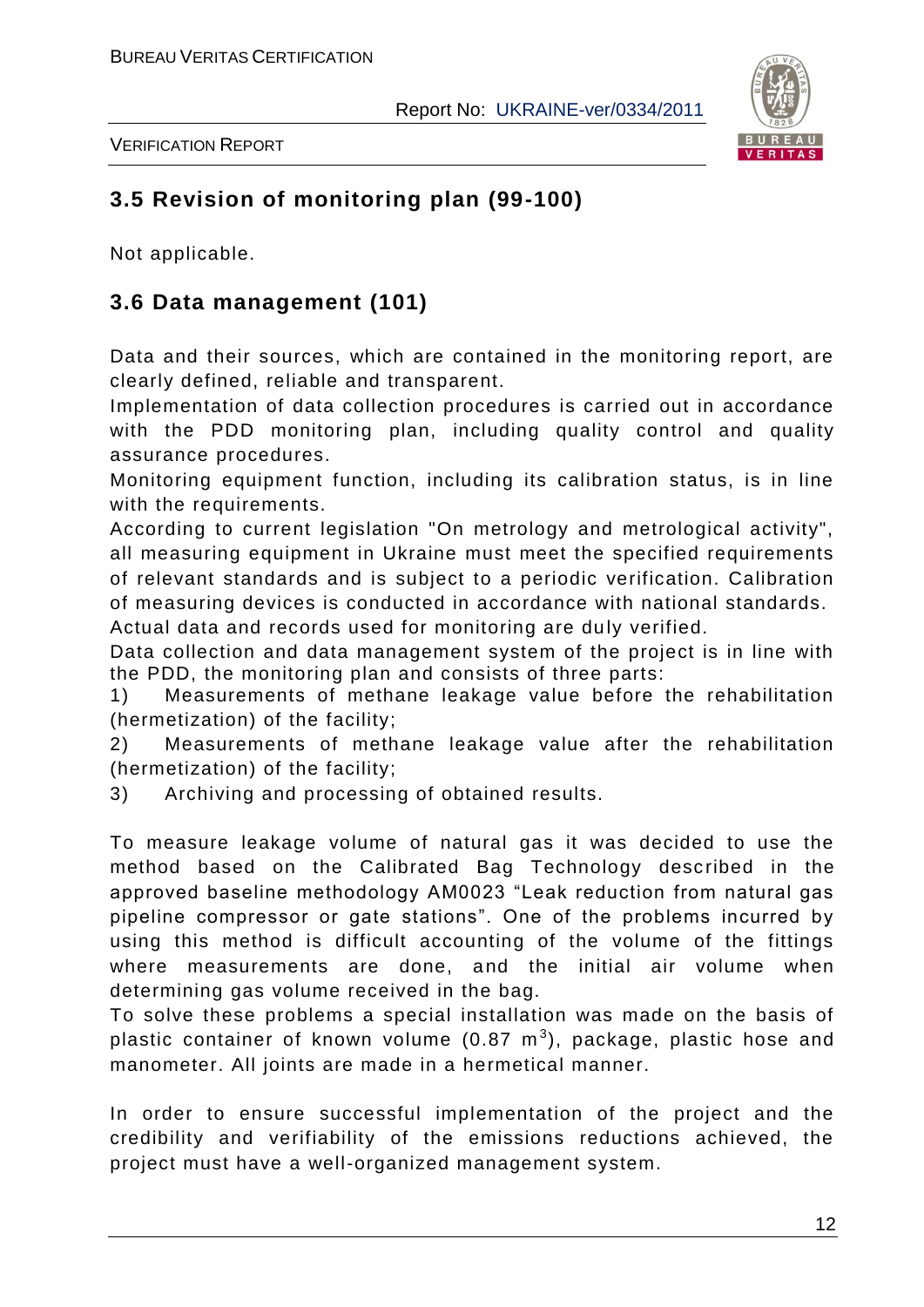

VERIFICATION REPORT

Collection and processing of parameters, coordination of work of all departments and services of OJSC "Odesagas" related to the project implementation is done by specially created Working team. The structure of the Working team is shown in the Figure 1.



**Figure 1 Structure of the Working team**

Sergiy Oleksandrovych Stryzhak and Lyudmyla Andriyivna Kulbida are responsible for collection of all information provided for by the monitoring plan, and for making all necessary settlements. Archiving of all received information in the result of measurements and settlements is done under guidance of Kateryna Sergiyivna Burova. The head of the working team (Nataliya Genadiyivna Orlova) on the basis of received information determines the plan of measures under the Project and scope of resources required. Technical maintenance of the Project is carried out by Dmytro Moyseyovych Oks and Yevgen Viktorovych Kurkin.

Regular maintenance of shut-down devices of OJSC "Odesagas" gas distribution networks is carried out once per year, technical maintenance once per half year.

All the necessary information on monitoring of GHG emissions is stored in paper and/or electronic form and will be stored until the end of the crediting period and two years after the last transaction with emission reduction units.

The monitoring Report version 02 provides sufficient information about the intended role, responsibilities and authorities for implementing and maintaining monitoring procedures, including data management. Verification group confirms the effectiveness of existing management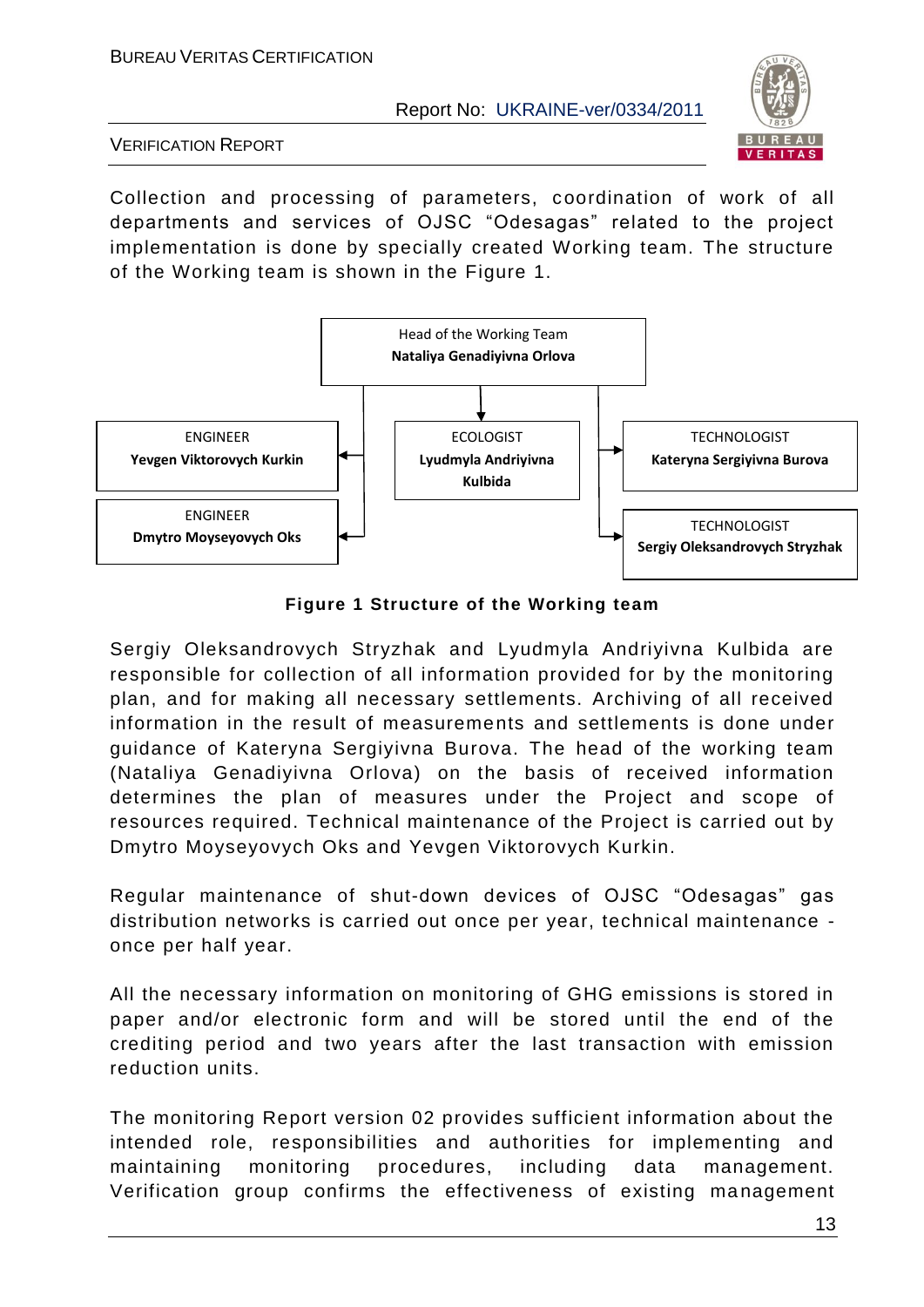

VERIFICATION REPORT

system and operating system and considers them suitable for reliable monitoring of the project.

Identified problem areas of data management, project participants answers and conclusions of the Bureau Veritas Certification are described in Annex A to this report (see CAR 06, CAR 07, CAR 08, CL 01, CL 02).

## **3.7 Verification regarding programs of activities (102-110)**

Not applicable.

## **4 VERIFICATION OPINION**

Bureau Veritas Certification has performed the sixth periodic verification of the "Reduction of Methane Emissions at Flanged, Threaded Joints and Shut-down Devices of OJSC "Odesagas" Equipment" Project for the period of May 1, 2011-July 31, 2011, which applies the JI Specific Approach. The verification was performed on the basis of UNFCCC criteria and host country criteria and also on the criteria given to provide for consistent project operations, monitoring and reporting.

The verification consisted of the following three phases: i) desk review of the project design and the baseline and monitoring plan; ii) follow-up interviews with project stakeholders; iii) resolution of outstanding issues and the issuance of the final verification report and opinion.

The management of OJSC "Odesagas" is responsible for the preparation of the GHG emissions data and the reported GHG emissions reductions of the project on the basis set out within the project Monitoring and Verification Plan indicated in the final PDD version 07. The development and maintenance of records and reporting procedures in accordance with that plan, including the calculation and determination of GHG emission reductions from the project, is the responsibility of the management of the project.

Bureau Veritas Certification verified the Project Monitoring Report version 02 for the reporting period 01/05/2011-31/07/2011 as indicated below. Bureau Veritas Certification confirms that the project is implemented as per approved PDD version. Installed equipment being essential for generating emission reduction runs reliably and is calibrated appropriately. The monitoring system is in place and the project is generating GHG emission reductions.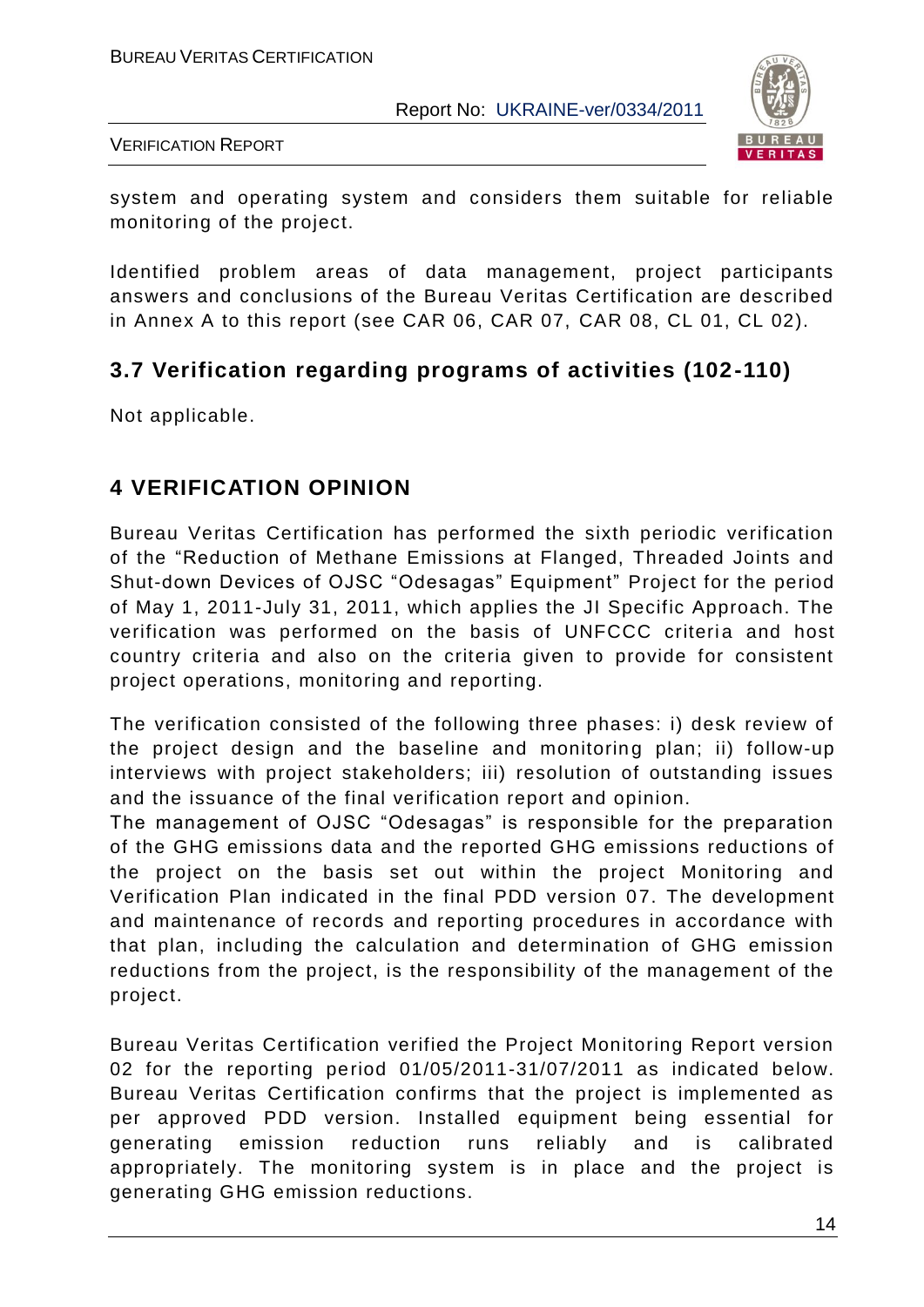

VERIFICATION REPORT

Bureau Veritas Certification can confirm that the GHG emission reduction is calculated without material misstatements. Our opinion relates to the project's GHG emissions and resulting GHG emissions reductions reported and related to the approved project baseline and monitoring, and its associated documents. Based on the information we have seen and evaluated, we confirm the following statement:

Reporting period: from 01/05/2011 to 31/07/2011 Baseline emissions :  $162588$  t  $CO<sub>2</sub>$  equivalents; Project emissions  $\therefore$  4 181 t CO<sub>2</sub> equivalents; Emission Reductions : 158 407  $t$  CO<sub>2</sub> equivalents.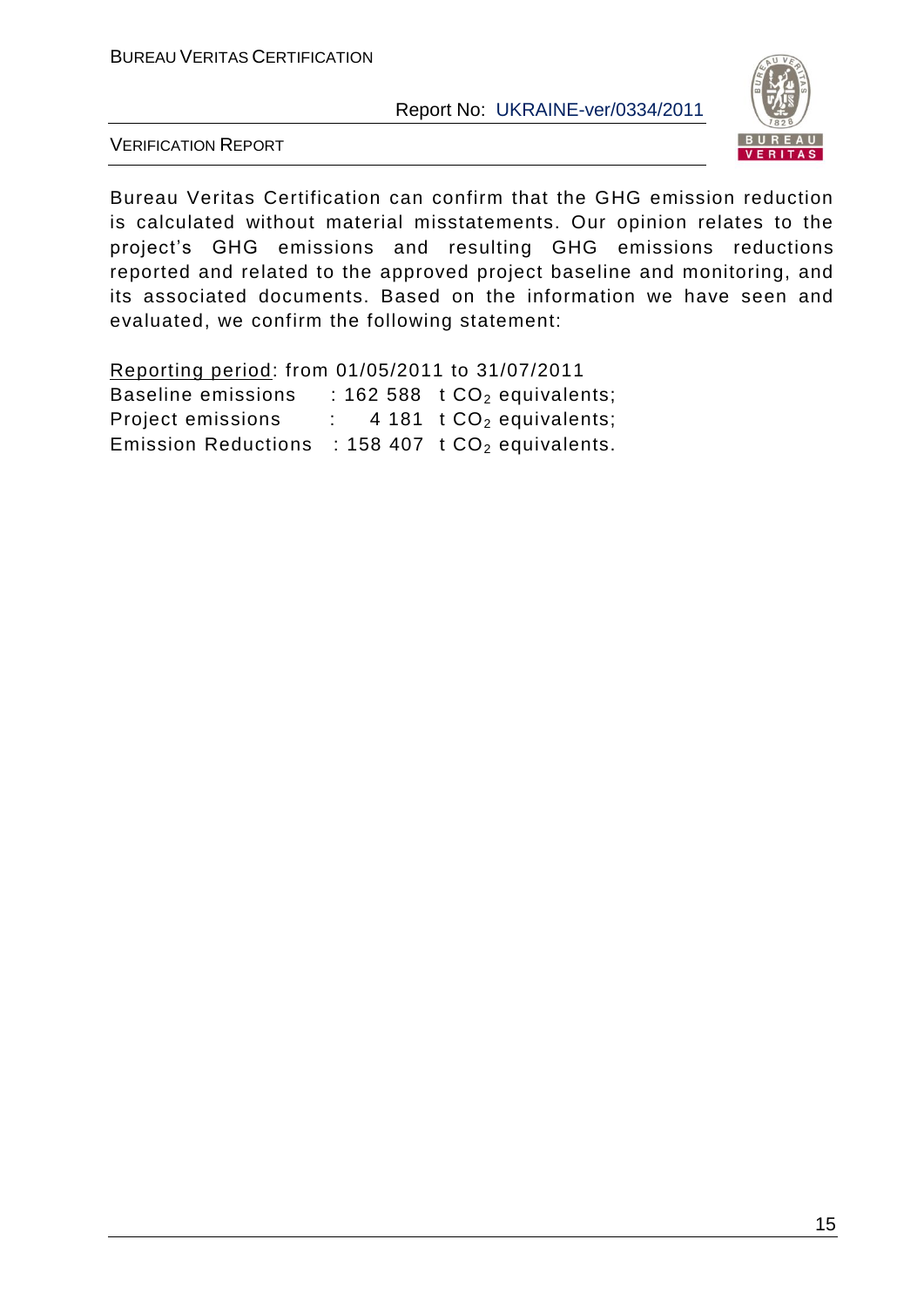

VERIFICATION REPORT

## **5 REFERENCES**

#### **Category 1 Documents:**

Documents provided by the project participants that relate directly to the GHG components of the project.

- /1/ The PDD of "Reduction of Methane Emissions at Flanged, Threaded Joints and Shut-down Devices of OJSC "Odesagas" Equipment" JI Project, version 07, dated April 30, 2010
- /2/ Determination Report of "Reduction of Methane Emissions at Flanged, Threaded Joints and Shut-down Devices of OJSC "Odesagas" Equipment" JI Project, issued by Bureau Veritas Certification Holding SAS dated May 15, 2010
- /3/ Monitoring Report of "Reduction of Methane Emissions at Flanged, Threaded Joints and Shut-down Devices of OJSC "Odesagas" Equipment" JI Project, version 01, dated August 1, 2011
- /4/ Monitoring Report of "Reduction of Methane Emissions at Flanged, Threaded Joints and Shut-down Devices of OJSC "Odesagas" Equipment" JI Project, version 02, dated August 4, 2011
- /5/ Annex A. Calculation of greenhouse gas emissions reductions at flanged, threaded joints and shut-down devices of OJSC "Odesagas" equipment for 3 months (from May 1 to July 31) 2011
- /6/ Letter of Approval №737/23/7 dated 07/06/2010 issued by the National Environmental Investment Agency of Ukraine
- /7/ Letter of Approval №1602/1102-0041 dated 01/06/2010 issued by the Danish Energy Agency, the Danish Ministry of Climate and Energy)

#### **Category 2 Documents:**

Background documents related to the design and/or methodologies employed in the design or other reference documents.

- /1/ Instruction for exploitation of gas-analyzer Severin SR-5
- /2/ Appearance of gas-analyzer Severin SR-5
- /3/ Calibration certificate of gas-analyzer Severin SR-5 N 041020010, dated 23/12/09
- $/4$  Calibration certificate of gas-analyzer Severin SR-5 №041020009, dated 12/03/10
- /5/ Certificate of state metrological attestation of gas -analyzer SR-5 N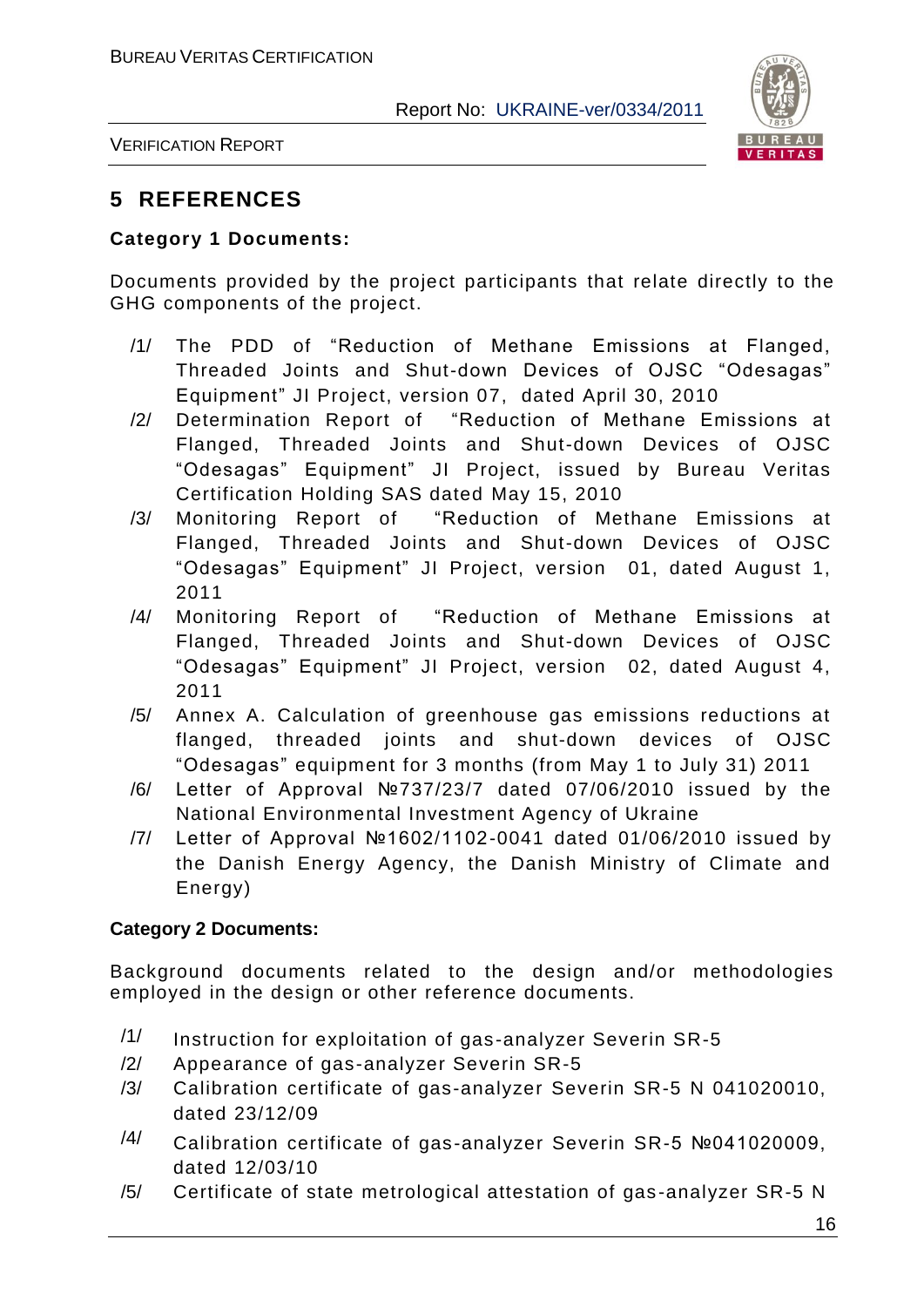

VERIFICATION REPORT

041020009 dated 10/12/08

- /6/ Appearance of gas-analyzer SR-5 N041020010, back
- /7/ Appearance of gas-analyzer SR-5 N041020009, back
- /8/ Appearance of thermometer TL S-4
- /9/ Passport of thermometer TL S-4, dated 25/10/10
- /10/ Stop-watch timer with passport, dated January 1978
- /11/ Manual of barometer D-59-N, dated 06/17/04
- /12/ Calibration certificate of barometer D-59-N, dated 27/09/08
- /13/ Calibration certificate of barometer D-59-N, dated 15/12/09
- /14/ Statement of measurements on unscheduled works of shut-down devices, flanged and threaded joints hermetization of OJSC "Odesagas", May 2011
- /15/ Statement of measurements on unscheduled works of shut-down devices, flanged and threaded joints hermetization of OJSC "Odesagas", June 2011
- /16/ Statement of measurements on unscheduled works of shut-down devices, flanged and threaded joints hermetization of OJSC "Odesagas", July 2011
- /17/ Statement of measurements on unscheduled works of shut-down devices, flanged and threaded joints hermetization of OJSC "Odesagas", April 2011
- /18/ Order on formation of a working team on JI project dated 12/01/05
- /19/ Program of initial monitoring measurements for OJSC "Odesagas" gate stations and gas distribution networks GDP-075, 1 Melitopolska Str. dated 02/04/2005
- /20/ Program of initial monitoring measurements for OJSC "Odesagas" gate stations and gas distribution networks GDP-075, 1 Melitopolska Str. dated 12/06/2006
- /21/ Program of initial monitoring measurements for OJSC "Odesagas" gate stations and gas distribution networks GDP-075, 1 Melitopolska Str. dated 25/06/2007
- /22/ Program of initial monitoring measurements for OJSC "Odesagas" gate stations and gas distribution networks GDP-075, 1 Melitopolska Str. dated 10/06/2008
- /23/ Program of initial monitoring measurements for OJSC "Odesagas" gate stations and gas distribution networks GDP-075, 1 Melitopolska Str. dated 15/06/2009
- /24/ Program of initial monitoring measurements for OJSC "Odesagas" gate stations and gas distribution networks GDP-075, 1 Melitopolska Str. dated 04/06/2010
- $\frac{125}{125}$  Program of initial monitoring measurements for OJSC "Odesagas"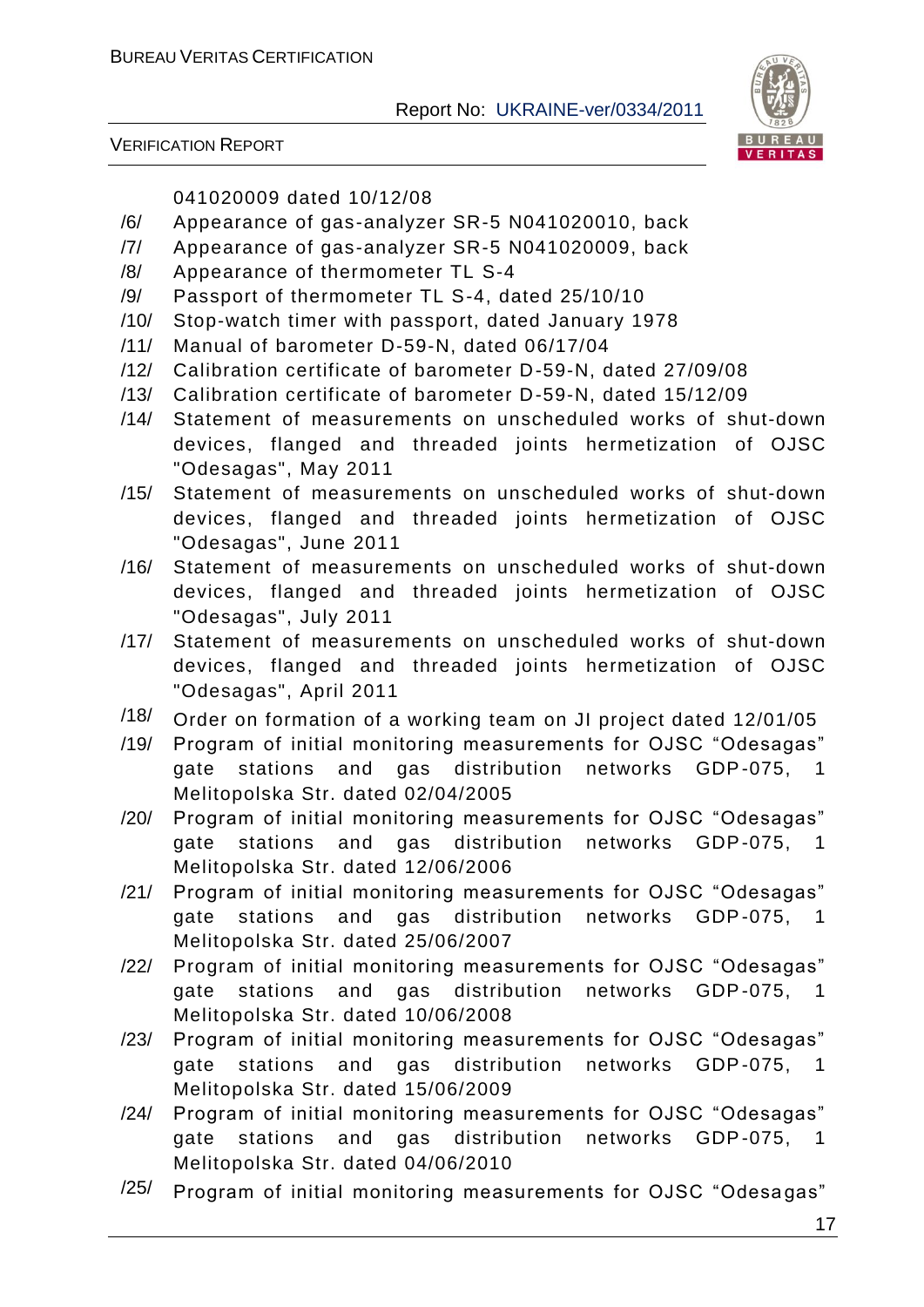

VERIFICATION REPORT

gate stations and gas distribution networks GDP-073, 6 the 3rd Stupinchatyi per., dated 05/04/2010

- /26/ Program of initial monitoring measurements for OJSC "Odesagas" gate stations and gas distribution networks GDP-044, 25 Lokomotyvna Str. dated 06/04/2010
- /27/ Gate valve, corner of Zhukovska and Polska Streets
- /28/ Passport a gate valve, corner of Zhukovska and Polska Streets
- /29/ Manometer D-59-N
- /30/ The device for measuring leakage
- /31/ Gate valve in the well corner of Zhukovska and Polska Streets
- /32/ Gate valve, corner of Bunina and Polska Streets
- /33/ Valve with compensator in the well, corner of Zhukovska and Polska Streets
- /34/ Gate valve in the city park, Deribasivska Street
- /35/ Gate valve, 110 Balkivska Street
- /36/ Gate valve in the duct, Prohorivska Street
- /37/ Gate valve when checking for leaks, gas shutoff station, Melnitska **Street**
- /38/ Gate valve at gas shutoff station
- /39/ Gate valve at gas shutoff station, checking of the tightness of connections
- /40/ Gate valve at gas shutoff station, a new sealing gasket
- /41/ Gas valve, corner of Zaporozka and B.Khmelnitskogo Streets
- /42/ Valve with regulator in the duct, Zaporizka Street
- /43/ Regulator in the duct
- /44/ Gas valves in well, 1 Marshal Malinovskyi Street
- /45/ The form of leakage records

#### **Persons interviewed:**

List of persons interviewed during the verification or persons that contributed with other information that is not included in the documents listed above.

| <b>Name</b>             | Organization    | <b>Position</b>    |
|-------------------------|-----------------|--------------------|
| /1/ Gerasymenko<br>V.O. | OJSC "Odesagas" | executive director |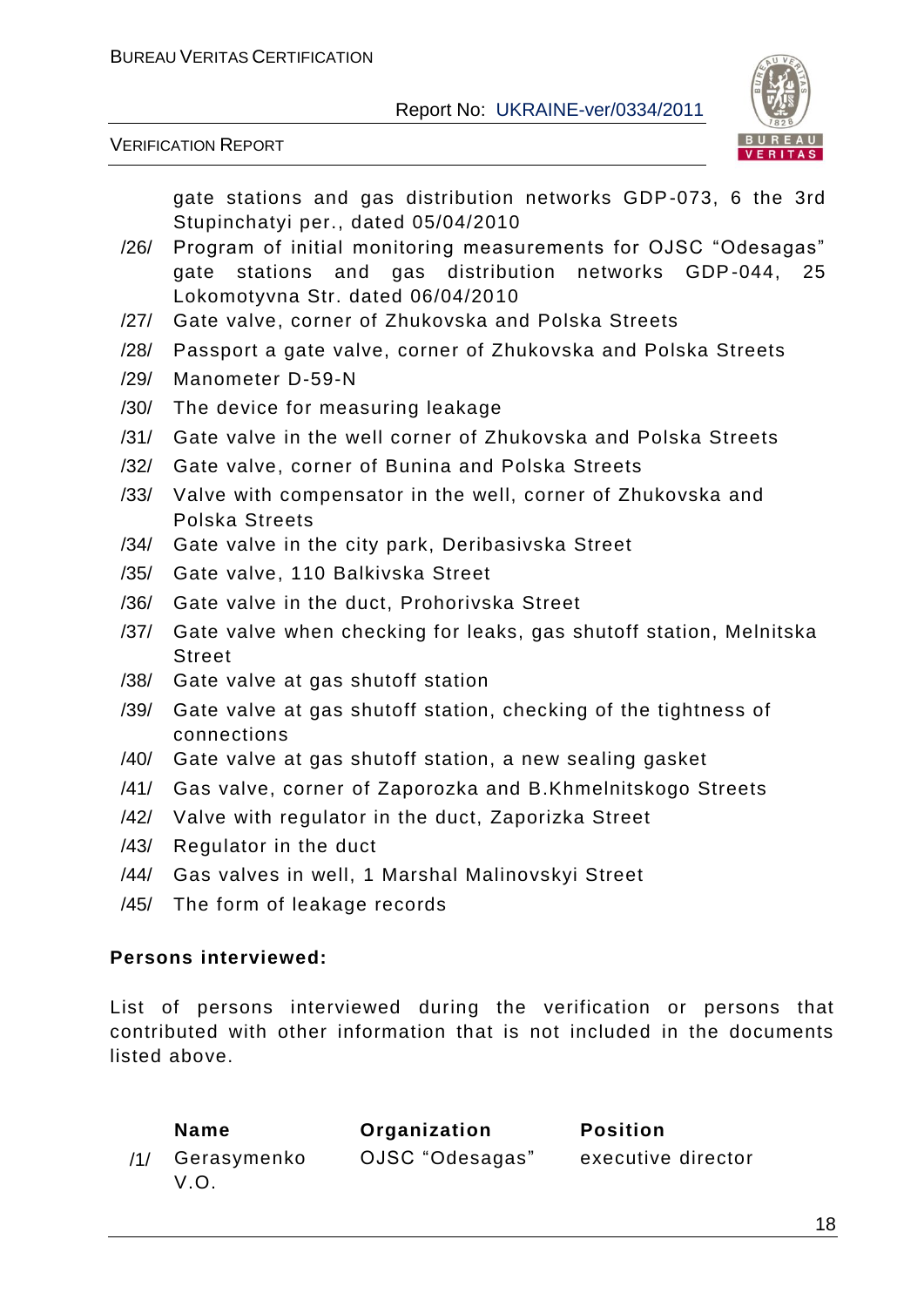

| /2/  | Zatynayko Y. L.          | OJSC "Odesagas"                                                                                   | chief engineer                                                   |
|------|--------------------------|---------------------------------------------------------------------------------------------------|------------------------------------------------------------------|
| /3/  | Orlova N.G.              | OJSC "Odesagas"                                                                                   | head of production and<br>technical department                   |
| /4/  | Oks D.M.                 | OJSC "Odesagas"                                                                                   | head of production and<br>department<br>technical<br><b>UEGG</b> |
| /5/  | Kulbida L.A.             | OJSC "Odesagas"                                                                                   | engineer of LOP                                                  |
| /6/  | Burova K.S.              | OJSC "Odesagas"                                                                                   | engineer of production<br>and technical department               |
| 7    | Stryzhak S.O.            | OJSC "Odesagas"                                                                                   | head of SEUG and DV<br><b>UEGG</b>                               |
| /8/  | Khodorchuk V.Y.          | ETI.<br>«Biotekhnika"<br><b>UASA</b>                                                              | scientific secretary                                             |
| /9/  | Dorovskyi V.I.           | ETI<br>«Biotekhnika"<br><b>UASA</b>                                                               | head of the laboratory                                           |
| /10/ | Tsvigovskyi M.K.         | ETI<br>«Biotekhnika"<br><b>UASA</b>                                                               | deputy<br>head<br>of<br>department                               |
|      | /11/ Ivchuk V.V.         | interregional<br>Odesa<br>administration                                                          | chief engineer                                                   |
|      | /12/ Korzhov S.M.        | Ananyivsk<br>administration                                                                       | chief engineer                                                   |
| /13/ | Yakymchuk V.I.           | <b>Berezovsk</b><br>administration                                                                | chief engineer                                                   |
|      | /14/ Ivanov O.T.         | <b>Bolgradsk</b><br>administration                                                                | chief engineer                                                   |
|      | /15/ Zhebrovskyi<br>O.M. | Ivanivsk<br>administration                                                                        | chief engineer                                                   |
|      | /16/ Bogovyk O.L.        | Ovidiopilsk<br>administration                                                                     | chief engineer                                                   |
|      | /17/ Shyshovskyi<br>A.O. | <b>Odessa City Council</b>                                                                        | chairman of the standing<br>committee of regulatory<br>policy    |
|      | /18/ Ivanov A.Y.         | Commission on fuel<br>and energy complex,<br>energy saving and<br>housing and utilities<br>sector | vice chairman                                                    |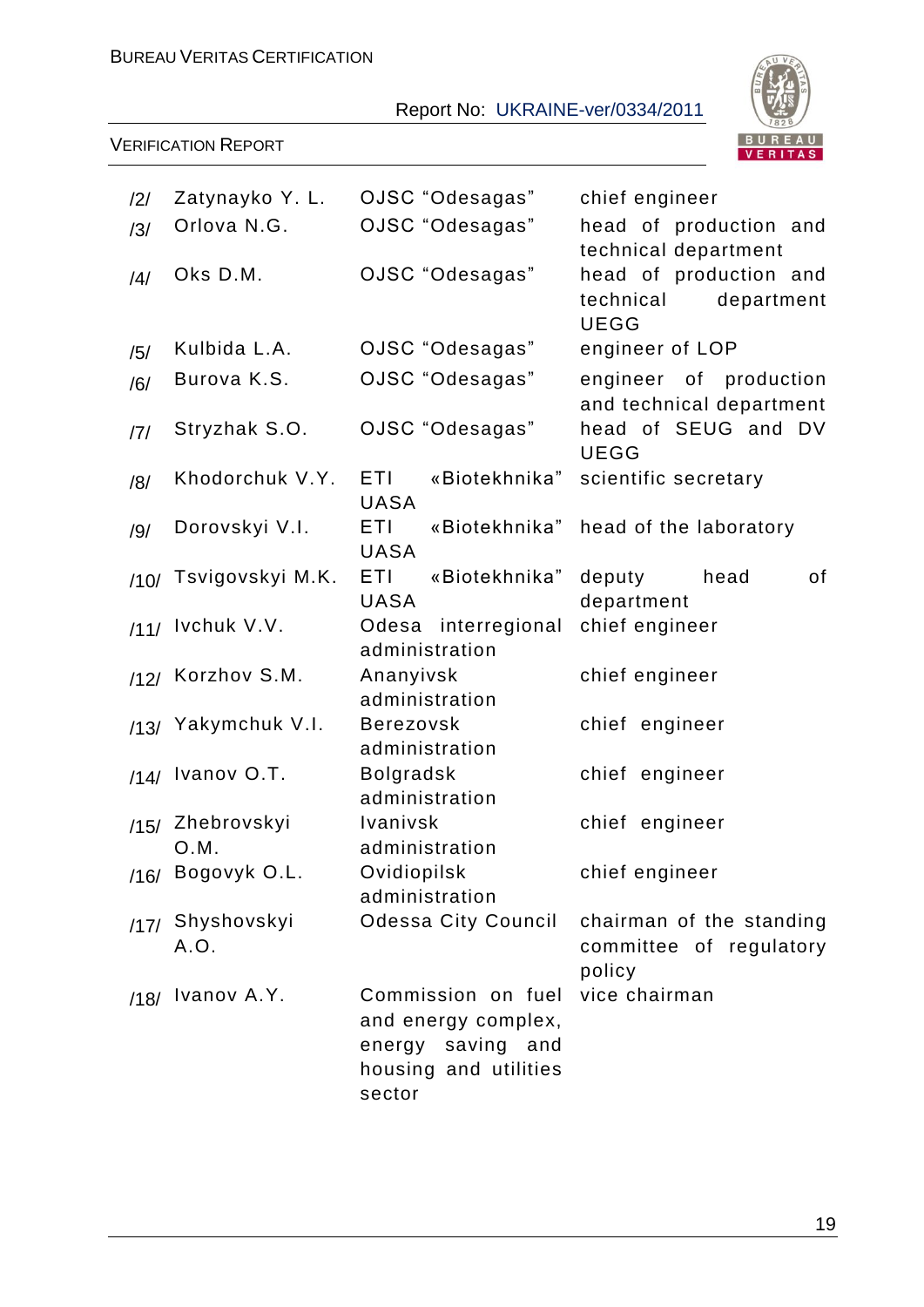

#### VERIFICATION REPORT

ANNEX A: VERIFICATION PROTOCOL

#### **BUREAU VERITAS CERTIFICATION HOLDING SAS**

#### **JI PROJECT VERIFICATION PROTOCOL**

#### **Check list for verification, according to the JOINT IMPLEMENTATION DETERMINATION AND VERIFICATION MANUAL (Version 01)**

| <b>DVM</b><br>Paragraph | <b>Check Item</b><br><b>Project approvals by Parties involved</b>                                                                                                                                                                                                                                                                                             | <b>Initial finding</b>                                                                                                                                                    | <b>Action requested to</b><br>project<br>participants | <b>Review of project</b><br><b>Participants' action</b> | <b>Conclusion</b> |
|-------------------------|---------------------------------------------------------------------------------------------------------------------------------------------------------------------------------------------------------------------------------------------------------------------------------------------------------------------------------------------------------------|---------------------------------------------------------------------------------------------------------------------------------------------------------------------------|-------------------------------------------------------|---------------------------------------------------------|-------------------|
| 90                      | Has the NFPs of at least one Party<br>involved, other than the host Party,<br>issued a written project approval when The Letters of Approval<br>submitting the first verification report to were presented to the<br>the secretariat for publication in verification team. Letters of<br>accordance with paragraph 38 of the JI<br>guidelines, at the latest? | The<br>project<br>has<br>been<br>approved by both parties.<br>Approval by both Parties<br>were submitted to<br>the<br>secretariat on the<br>final<br>determination stage. | N/a                                                   | N/a                                                     | <b>OK</b>         |
| 91                      | Are all the written project approvals by Yes, all the written project<br>Parties involved unconditional?                                                                                                                                                                                                                                                      | approvals by Parties involved                                                                                                                                             | N/a                                                   | N/a                                                     | OK                |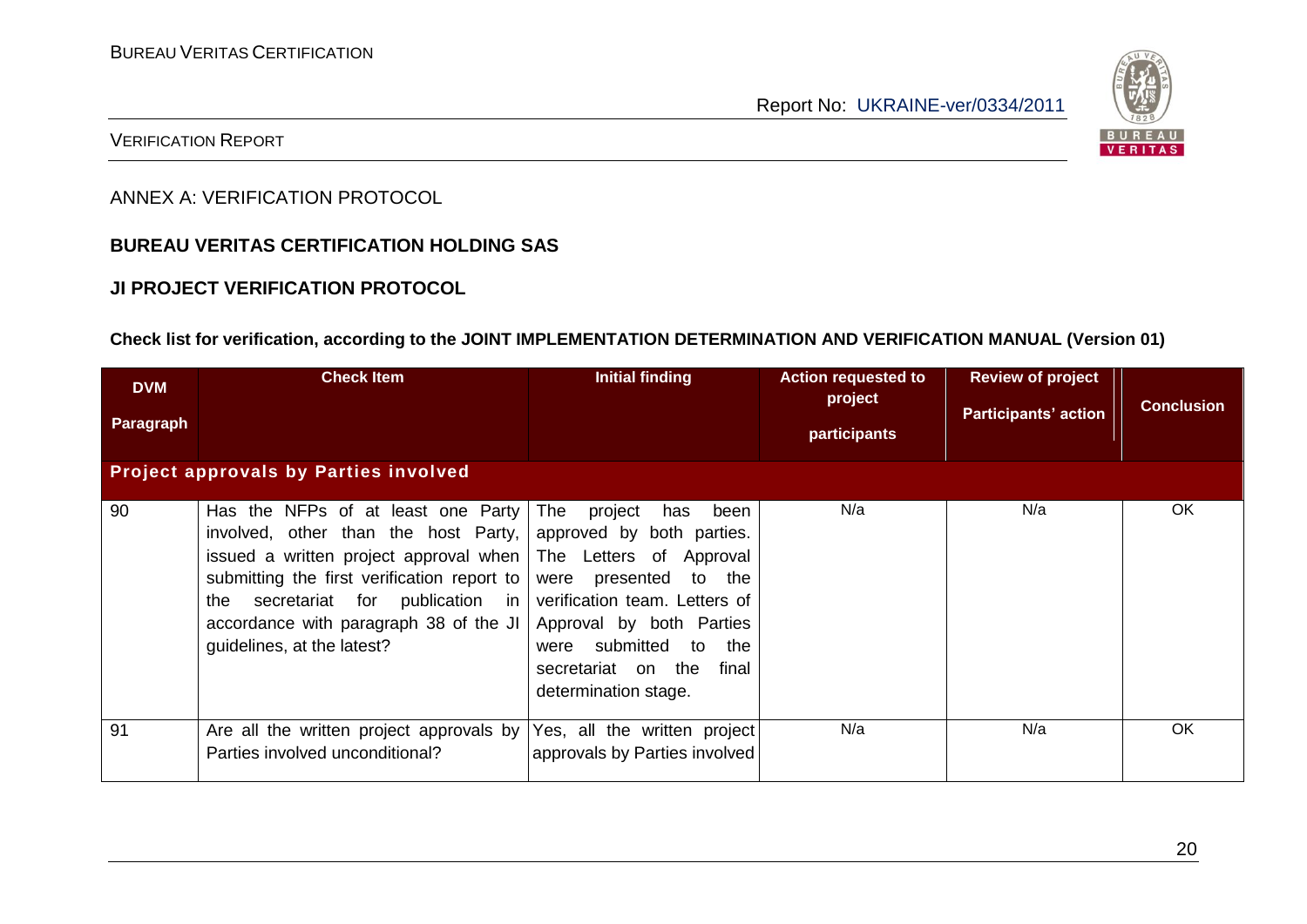

| <b>DVM</b><br>Paragraph | <b>Check Item</b>                                                                                                                                                                                                  | <b>Initial finding</b><br>are unconditional.                                                                                                                                                                                                                                                                                                                                                                                 | <b>Action requested to</b><br>project<br>participants                                                                                                                                                                                                                        | <b>Review of project</b><br><b>Participants' action</b>                                                                                                                                                                                                                                                            | <b>Conclusion</b> |
|-------------------------|--------------------------------------------------------------------------------------------------------------------------------------------------------------------------------------------------------------------|------------------------------------------------------------------------------------------------------------------------------------------------------------------------------------------------------------------------------------------------------------------------------------------------------------------------------------------------------------------------------------------------------------------------------|------------------------------------------------------------------------------------------------------------------------------------------------------------------------------------------------------------------------------------------------------------------------------|--------------------------------------------------------------------------------------------------------------------------------------------------------------------------------------------------------------------------------------------------------------------------------------------------------------------|-------------------|
|                         |                                                                                                                                                                                                                    |                                                                                                                                                                                                                                                                                                                                                                                                                              |                                                                                                                                                                                                                                                                              |                                                                                                                                                                                                                                                                                                                    |                   |
| 92                      | Project implementation<br>Has the project been implemented in $ $<br>accordance with the PDD regarding<br>which the<br>determination has been<br>deemed final and is so listed on the<br><b>UNFCCC JI website?</b> | Yes, the project has been<br>implemented in accordance<br>with the PDD, which is<br>listed on the UNFCCC JI<br>website.<br>The project activities are<br>reduction of natural<br>gas<br>that<br>(methane) leakages<br>result from leakiness of<br>shut-down,<br>flanged<br>and<br>threaded devices of OJSC<br>"Odesagas" equipment in<br>the total amount of 11 174<br>pieces. Within the project<br>scope, advanced sealant | CAR 01. Table 1 of<br>the Monitoring report  <br>information<br>contains<br>about the number of<br>shut-down<br>devices<br>repaired<br>that were<br>(replaced) up to April<br>30, 2011.<br>Please,<br>specify the<br>project<br>activities<br>in<br>the<br>reporting period. | The<br>project<br>included<br>boundary<br>of 11174<br>the total<br>shut-down devices.<br>For the period from<br>the beginning of the<br>project<br>implementation<br>(2005)<br>to<br>the<br>beginning<br>of<br>the<br>reporting period all<br>shut-down<br>devices<br>included<br>in<br>the<br>project<br>boundary | <b>OK</b>         |
|                         |                                                                                                                                                                                                                    | materials are used for repair<br>equipment. This<br>of gas<br>the<br>replaces<br>current<br>practice<br>of<br>maintenance<br>and repair of networks,                                                                                                                                                                                                                                                                         |                                                                                                                                                                                                                                                                              | were repaired and<br>replaced.<br>The project activities<br>for<br>the<br>current                                                                                                                                                                                                                                  |                   |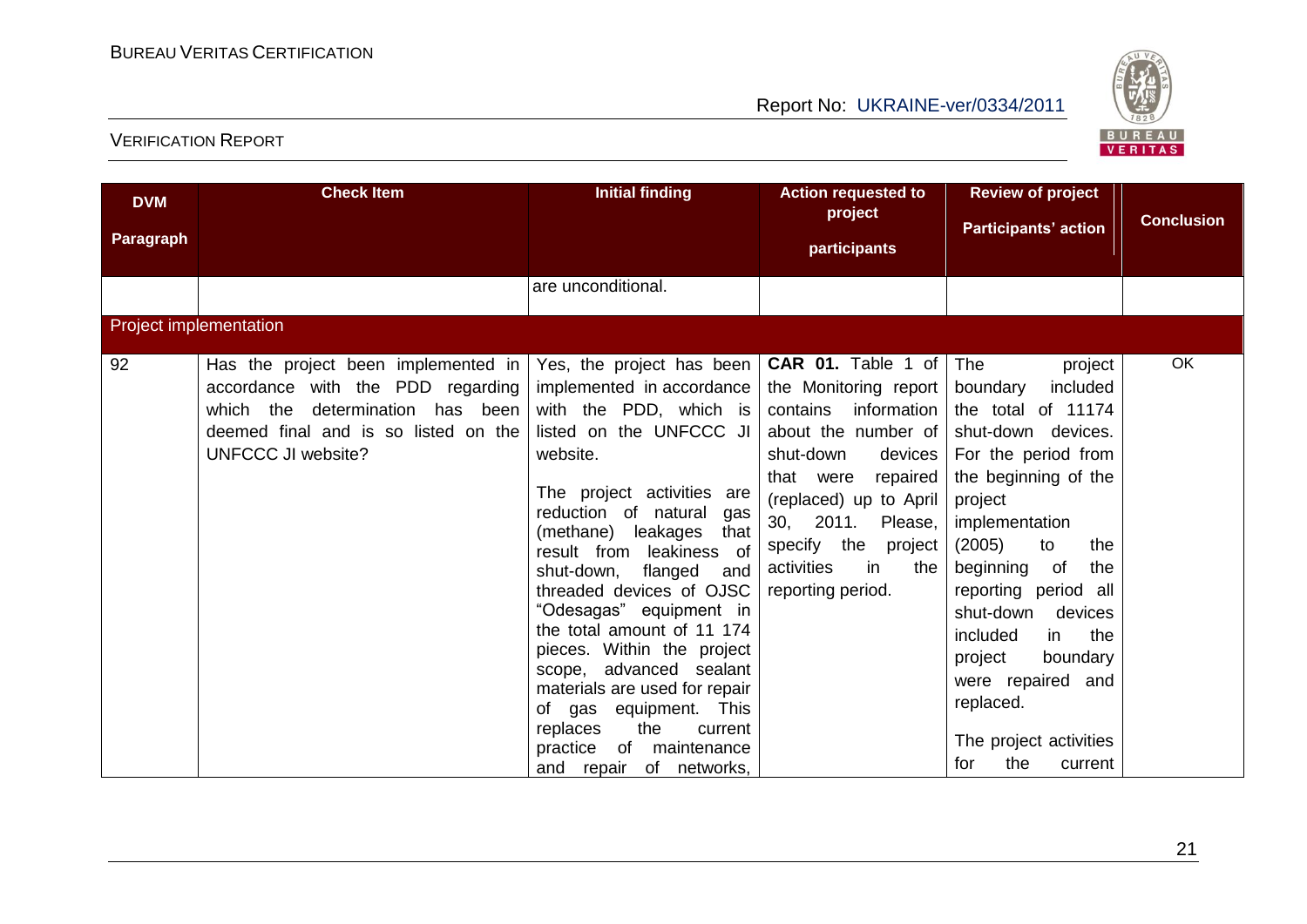

| <b>DVM</b><br><b>Paragraph</b> | <b>Check Item</b>                                                               | <b>Initial finding</b>                                                                                                                                                                                                                                                                                                                                                                                                                                                                                                                                                                        | <b>Action requested to</b><br>project<br>participants | <b>Review of project</b><br><b>Participants' action</b>                                                                                                                                                                                                                                                                          | <b>Conclusion</b> |
|--------------------------------|---------------------------------------------------------------------------------|-----------------------------------------------------------------------------------------------------------------------------------------------------------------------------------------------------------------------------------------------------------------------------------------------------------------------------------------------------------------------------------------------------------------------------------------------------------------------------------------------------------------------------------------------------------------------------------------------|-------------------------------------------------------|----------------------------------------------------------------------------------------------------------------------------------------------------------------------------------------------------------------------------------------------------------------------------------------------------------------------------------|-------------------|
|                                |                                                                                 | the<br>namely<br>0f<br>use<br>rubberized asbestos fabric<br>gaskets and cotton fiber<br>stuffing with oil tightening<br>with<br>asbestos-graphite<br>resulting<br>compound<br><sub>in</sub><br>leaks<br>increased<br>and<br>methane emissions into the<br>atmosphere. In addition to<br>methane<br>emission<br>reductions,<br>the<br>project<br>reduces technical natural<br>losses<br>(therefore,<br>gas<br>financial losses), benefits<br>environment<br>the<br>and<br>reduces emergency risks,<br>especially for building gas<br>pressure regulators<br>and<br>above ground gas pipelines. |                                                       | monitoring<br>period<br>(May - July)<br>are<br>further carrying out<br>of<br>purposeful<br>examination<br>and<br>technical<br>maintenance<br>(PETM) of all gas<br>equipment of gas<br>distribution<br>networks, which was<br>repaired<br>(hermetically sealed)<br>and replaced during<br>all<br>JI<br>project<br>operation time. |                   |
| 93                             | What is the status of operation of the<br>project during the monitoring period? | The Project was operational<br>for the whole monitoring<br>period, which is 01/05/2011<br>$-31/07/2011$ .                                                                                                                                                                                                                                                                                                                                                                                                                                                                                     | N/a                                                   | N/a                                                                                                                                                                                                                                                                                                                              | OK                |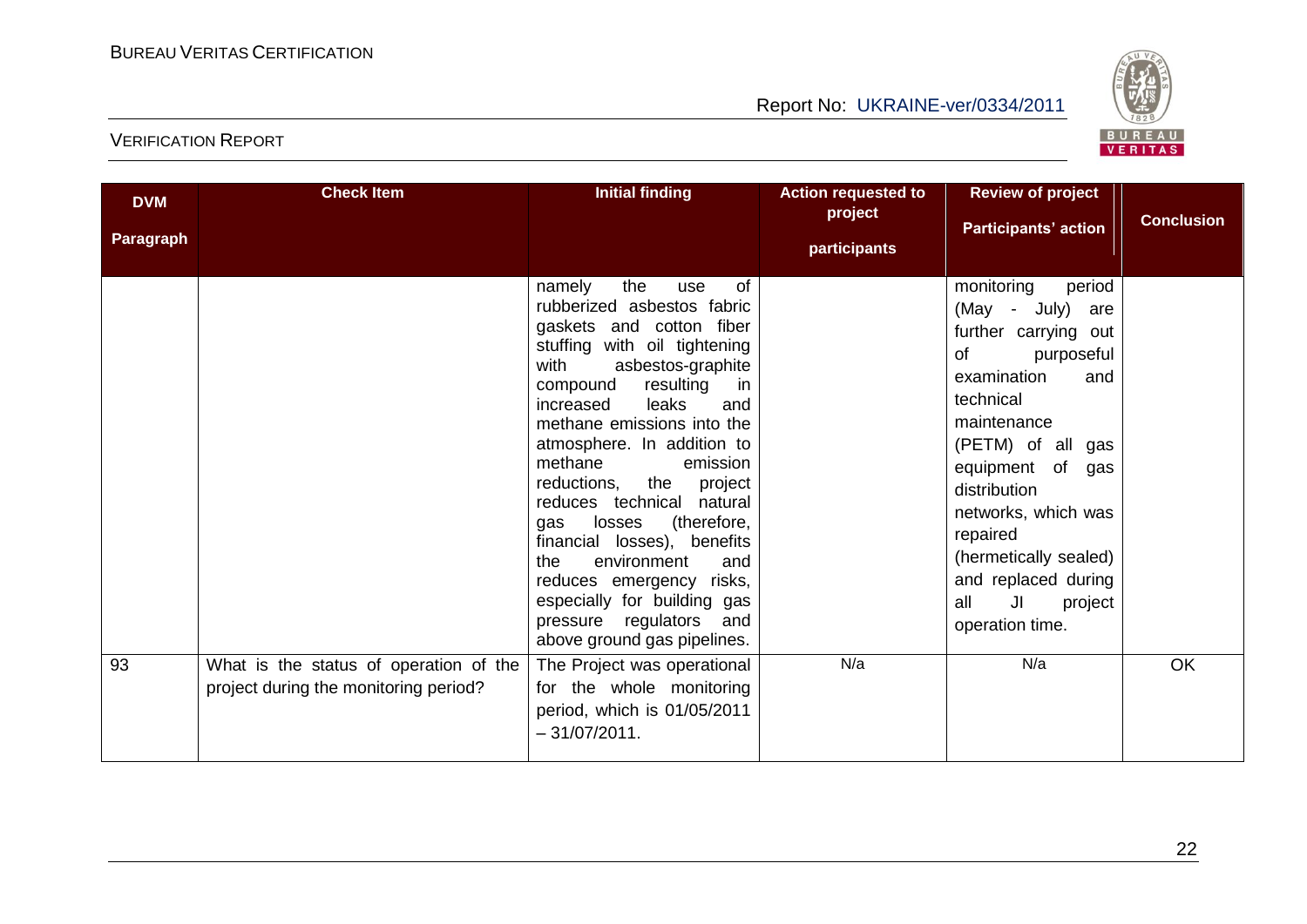

| <b>DVM</b><br>Paragraph | <b>Check Item</b>                                                                                                                                                                                                                                                                                                                                       | <b>Initial finding</b>                                                                                                                                                         | <b>Action requested to</b><br>project<br>participants                                                                                                                                                                       | <b>Review of project</b><br><b>Participants' action</b>          | <b>Conclusion</b> |
|-------------------------|---------------------------------------------------------------------------------------------------------------------------------------------------------------------------------------------------------------------------------------------------------------------------------------------------------------------------------------------------------|--------------------------------------------------------------------------------------------------------------------------------------------------------------------------------|-----------------------------------------------------------------------------------------------------------------------------------------------------------------------------------------------------------------------------|------------------------------------------------------------------|-------------------|
|                         | <b>Compliance with monitoring plan</b>                                                                                                                                                                                                                                                                                                                  |                                                                                                                                                                                |                                                                                                                                                                                                                             |                                                                  |                   |
| 94                      | Did the monitoring occur in accordance Yes, the monitoring was <b>CAR 02.</b> A specific<br>with the monitoring plan included in the carried out in accordance approach based on<br>PDD regarding which the determination with the monitoring plan the approved by the<br>has been deemed final and is so listed lincluded<br>on the UNFCCC JI website? | the<br>in<br>which<br>regarding<br>has<br>determination<br>deemed final and is so listed methodology AM0023<br>on the UNFCCC JI website.                                       | PDD Executive Committee<br>the of Clean Development<br>been Mechanism<br>version 3.0 was used<br>in the project when<br>determining<br>the<br>baseline.<br>Please,<br>provide reference to<br>the methodology in<br>the MR. | Required references<br>were provided in the<br>MR of version 02. | OK                |
| 95(a)                   | For calculating the emission reductions  <br>or enhancements of net removals, were<br>key factors, e.g. those listed in 23 (b) (i)-<br>(vii) above, influencing the baseline<br>emissions or net removals and the<br>activity level of the project and the                                                                                              | To calculate the emission<br>reductions such key factors<br>as the rate of gas leakage<br>for each leakage found, gas<br>temperature ands pressure,<br>volume of capacity, the | N/a                                                                                                                                                                                                                         | N/a                                                              | OK                |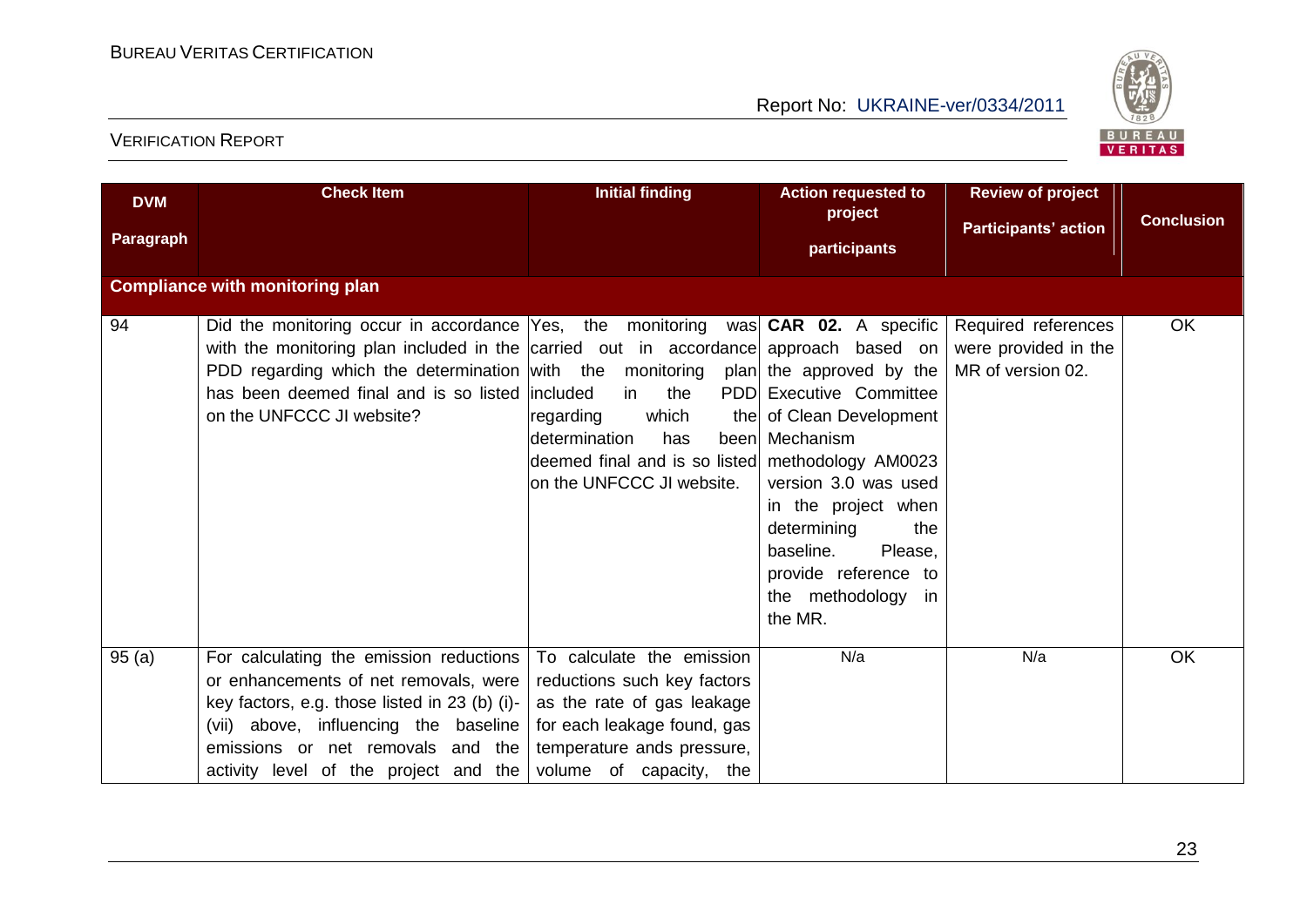

| <b>DVM</b><br>Paragraph | <b>Check Item</b>                                                                                            | <b>Initial finding</b>                                                                                                                                                                                                                                                                                                                                                                                                                                                                                                                                                                                                  | <b>Action requested to</b><br>project<br>participants | <b>Review of project</b><br><b>Participants' action</b> | <b>Conclusion</b> |
|-------------------------|--------------------------------------------------------------------------------------------------------------|-------------------------------------------------------------------------------------------------------------------------------------------------------------------------------------------------------------------------------------------------------------------------------------------------------------------------------------------------------------------------------------------------------------------------------------------------------------------------------------------------------------------------------------------------------------------------------------------------------------------------|-------------------------------------------------------|---------------------------------------------------------|-------------------|
|                         | emissions or removals as well as risks<br>associated with the project taken into<br>account, as appropriate? | concentration of methane in<br>the sample, the time for<br>which the concentration of<br>methane in the volume<br>capacity reaches a certain<br>level,<br>experience<br>in<br>implementing<br>measures<br>envisaged by the project,<br>the current practice that<br>exists in Ukraine in the<br>sphere of gas transportation<br>and supply, financial costs<br>and the availability of<br>expertise,<br>legislation<br>affecting the emissions in<br>the baseline, level of activity<br>on the project and the<br>project emissions and risks<br>associated with the project<br>taken<br>into<br>were<br>consideration. |                                                       |                                                         |                   |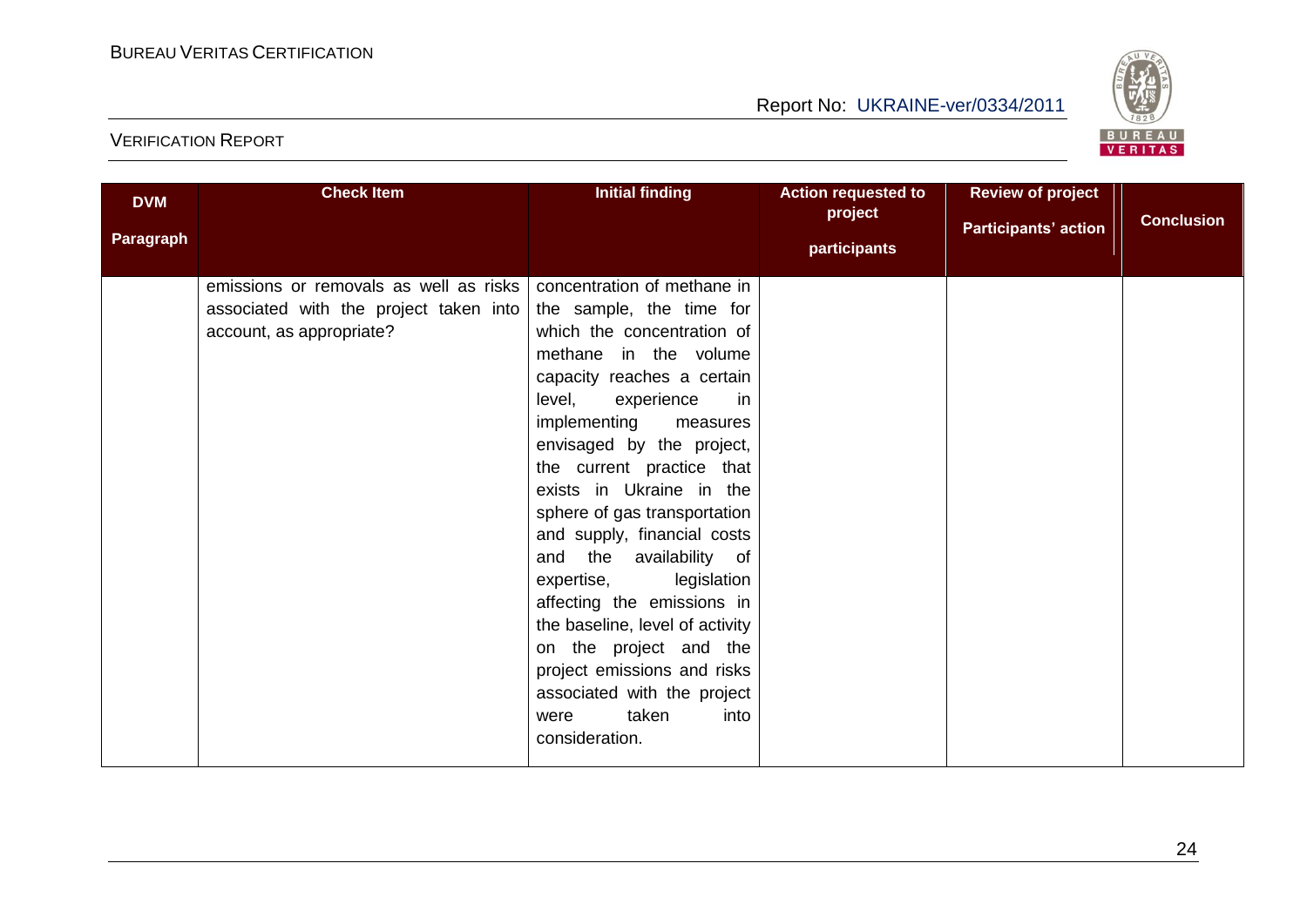

| <b>DVM</b> | <b>Check Item</b>                                                                                                                                                                                                                                                                                                                                  | <b>Initial finding</b>                                                                                                                                                                                                                                                                                                                                                                                                      | <b>Action requested to</b><br>project                                                                                                                                                                                                                                                                                 | <b>Review of project</b>                                                                         | <b>Conclusion</b> |
|------------|----------------------------------------------------------------------------------------------------------------------------------------------------------------------------------------------------------------------------------------------------------------------------------------------------------------------------------------------------|-----------------------------------------------------------------------------------------------------------------------------------------------------------------------------------------------------------------------------------------------------------------------------------------------------------------------------------------------------------------------------------------------------------------------------|-----------------------------------------------------------------------------------------------------------------------------------------------------------------------------------------------------------------------------------------------------------------------------------------------------------------------|--------------------------------------------------------------------------------------------------|-------------------|
| Paragraph  |                                                                                                                                                                                                                                                                                                                                                    |                                                                                                                                                                                                                                                                                                                                                                                                                             | participants                                                                                                                                                                                                                                                                                                          | <b>Participants' action</b>                                                                      |                   |
| 95(b)      | Are data sources used for calculating<br>emission reductions or enhancements of<br>net removals clearly identified, reliable<br>and transparent?                                                                                                                                                                                                   | used<br>for<br>Data<br>sources<br>calculating<br>emission<br>reductions,<br>such<br>as<br>measuring equipment - gas<br>analyzer "EX-TEC® SR5",<br>stop-watch timer "SOS pr-<br>$2b-2$ ",<br>mercury<br>glass<br>thermometer of TL-4 type,<br>flow meter, manometer "D-<br>59N-100-1.0<br>6kPa";<br>information<br>from<br><b>IPCC</b><br>manufacturers<br>and<br>identified,<br>clearly<br>are<br>reliable and transparent. | <b>CAR</b><br>Please,<br>03.<br>specify the baseline,<br>project emissions and<br>emission reductions in<br>t $CO2$ equivalent.<br>Please,<br>CAR<br>04.<br>provide references to<br>sites<br><b>of</b><br>the<br>manufacturers<br>of<br>devices<br>shut-down<br>that<br>were<br>implemented<br>under<br>the project. | Correction<br>were<br>made,<br>the<br>references<br>were<br>provided in the MR<br>of version 02. | OK                |
| 95(c)      | Are emission factors, including default Yes,<br>emission factors, if used for calculating including default<br>reductions<br>emission<br>the<br>enhancements of net removals, selected calculating<br>by carefully balancing accuracy and reductions or enhancements<br>reasonableness,<br>appropriately of net<br>and<br>justified of the choice? | emission<br>factors,<br>or factors, that were<br>used for<br>emission<br>the<br>removals,<br>were<br>selected<br>carefully<br>by<br>balancing<br>accuracy<br>and                                                                                                                                                                                                                                                            | <b>CAR 05.</b> Please specify<br>emission correct data units of<br>parameters, that are<br>used in calculations of<br>GHG emissions and<br>specified in Table 2 of<br>the MR.                                                                                                                                         | Corrections<br>were<br>made in Table 2 of the<br>Monitoring report of<br>version 02.             | OK                |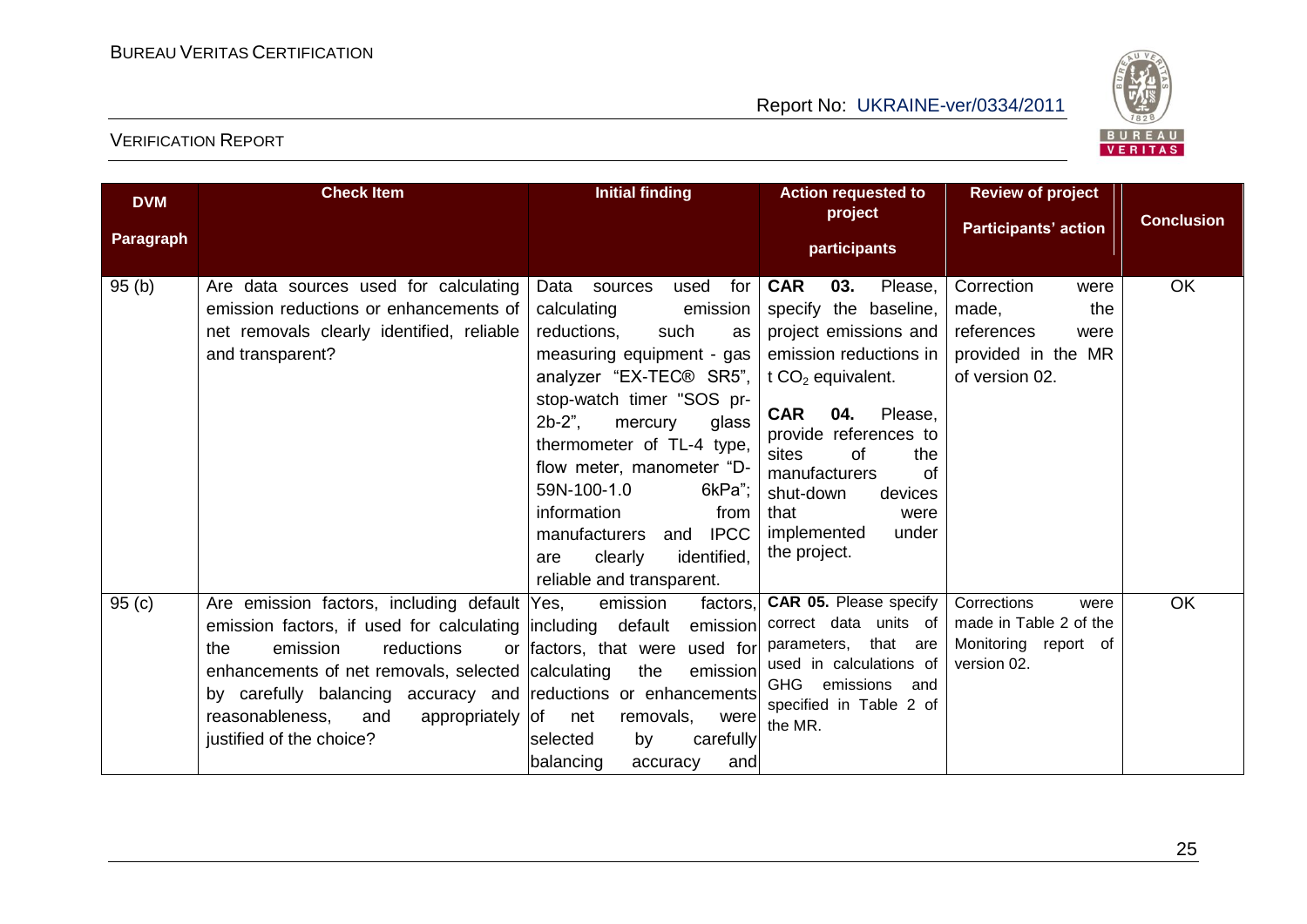

| <b>DVM</b><br>Paragraph | <b>Check Item</b>                                                                                                                                                                                                                                                                                                                | <b>Initial finding</b>                                              | <b>Action requested to</b><br>project<br>participants | <b>Review of project</b><br><b>Participants' action</b> | <b>Conclusion</b> |
|-------------------------|----------------------------------------------------------------------------------------------------------------------------------------------------------------------------------------------------------------------------------------------------------------------------------------------------------------------------------|---------------------------------------------------------------------|-------------------------------------------------------|---------------------------------------------------------|-------------------|
|                         |                                                                                                                                                                                                                                                                                                                                  | reasonableness,<br>and<br>appropriately justified of the<br>choice. |                                                       |                                                         |                   |
|                         | Applicable to JI SSC projects only                                                                                                                                                                                                                                                                                               |                                                                     |                                                       |                                                         |                   |
| 96                      | Is the relevant threshold to be classified<br>as JI SSC project not exceeded during<br>the monitoring period on an annual<br>average basis?<br>If the threshold is exceeded, is the<br>maximum emission reduction level<br>estimated in the PDD for the JI SSC<br>project or the bundle for the monitoring<br>period determined? | N/a                                                                 | N/a                                                   | N/a                                                     | OK                |
|                         | Applicable to bundled JI SSC projects only                                                                                                                                                                                                                                                                                       |                                                                     |                                                       |                                                         |                   |
| 97(a)                   | Has the composition of the bundle not<br>changed from that is stated in F-JI-                                                                                                                                                                                                                                                    | N/a                                                                 | N/a                                                   | N/a                                                     | OK                |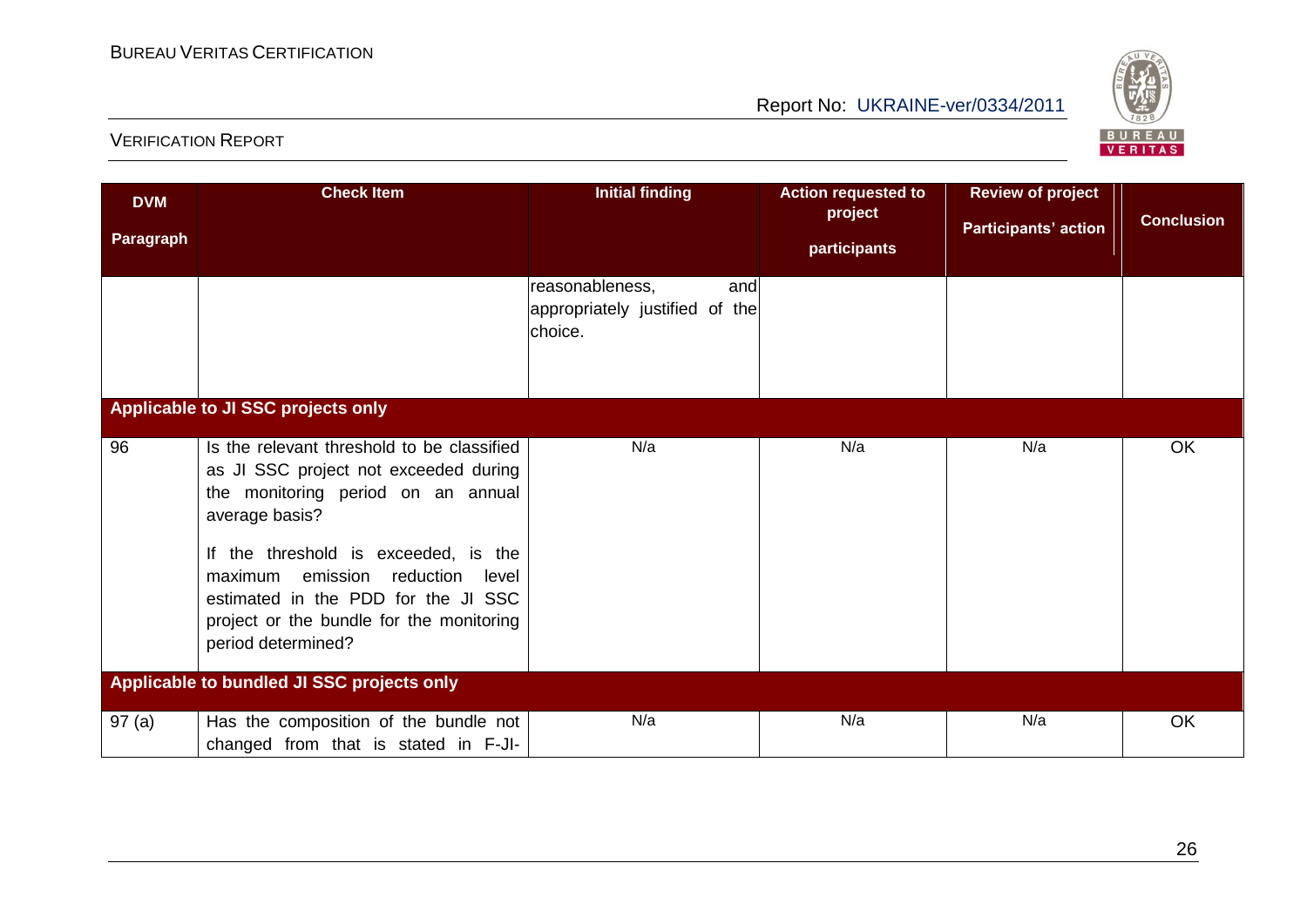

| <b>DVM</b><br>Paragraph | <b>Check Item</b>                                                                                                                                                                                                                                                                                                                          | <b>Initial finding</b> | <b>Action requested to</b><br>project<br>participants | <b>Review of project</b><br><b>Participants' action</b> | <b>Conclusion</b> |
|-------------------------|--------------------------------------------------------------------------------------------------------------------------------------------------------------------------------------------------------------------------------------------------------------------------------------------------------------------------------------------|------------------------|-------------------------------------------------------|---------------------------------------------------------|-------------------|
|                         | <b>SSCBUNDLE?</b>                                                                                                                                                                                                                                                                                                                          |                        |                                                       |                                                         |                   |
| 97 <sub>(b)</sub>       | If the determination was conducted on<br>the basis of an overall monitoring plan,<br>have the project participants submitted a<br>common monitoring report?                                                                                                                                                                                | N/a                    | N/a                                                   | N/a                                                     | <b>OK</b>         |
| 98                      | If the monitoring is based on a monitoring<br>plan that provides for overlapping<br>monitoring periods, are the monitoring<br>periods per component of the project<br>clearly specified in the monitoring report?<br>Do the monitoring periods not overlap<br>with those for which verifications were<br>already deemed final in the past? | N/a                    | N/a                                                   | N/a                                                     | <b>OK</b>         |
|                         | <b>Revision of monitoring plan</b>                                                                                                                                                                                                                                                                                                         |                        |                                                       |                                                         |                   |
|                         | Applicable only if monitoring plan is revised by project participant                                                                                                                                                                                                                                                                       |                        |                                                       |                                                         |                   |
| 99(a)                   | Did the project participants provide an The monitoring plan was not<br>appropriate justification for the proposed reviewed by the                                                                                                                                                                                                          | project                | N/a                                                   | N/a                                                     | OK                |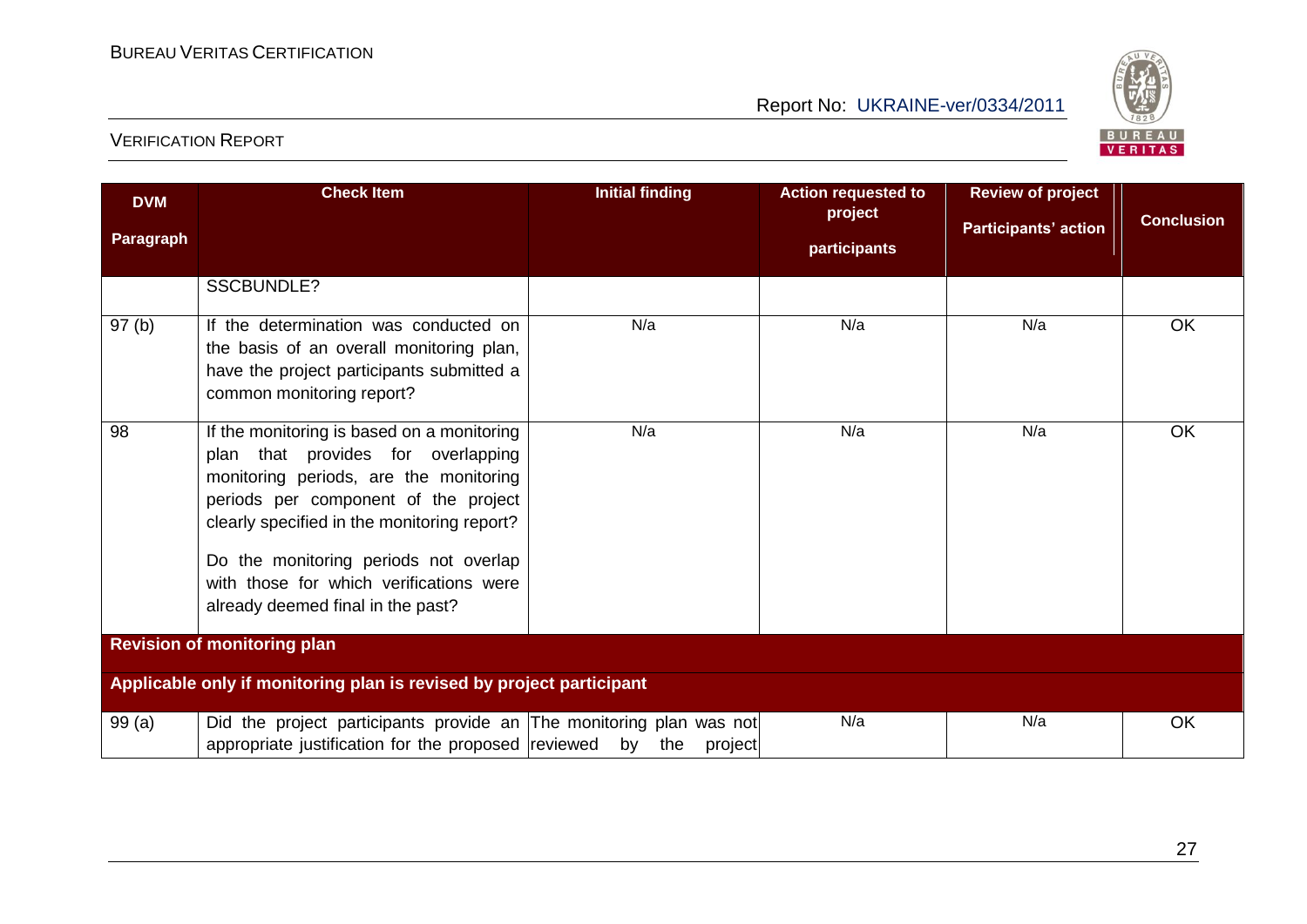

| <b>DVM</b><br>Paragraph | <b>Check Item</b>                                                                                                                                                                                                                                                                       | <b>Initial finding</b>                                                                                                                                                                   | <b>Action requested to</b><br>project<br>participants                                                           | <b>Review of project</b><br><b>Participants' action</b>                                                                                                                                                                                 | <b>Conclusion</b>                                                                          |
|-------------------------|-----------------------------------------------------------------------------------------------------------------------------------------------------------------------------------------------------------------------------------------------------------------------------------------|------------------------------------------------------------------------------------------------------------------------------------------------------------------------------------------|-----------------------------------------------------------------------------------------------------------------|-----------------------------------------------------------------------------------------------------------------------------------------------------------------------------------------------------------------------------------------|--------------------------------------------------------------------------------------------|
|                         | revision?                                                                                                                                                                                                                                                                               | participants.                                                                                                                                                                            |                                                                                                                 |                                                                                                                                                                                                                                         |                                                                                            |
| 99(b)                   | Does the proposed revision improve the<br>and/or<br>applicability<br><b>of</b><br>accuracy<br>information collected compared to the<br>original monitoring plan without changing<br>conformity with the relevant rules and<br>regulations for the establishment of<br>monitoring plans? | N/a                                                                                                                                                                                      | N/a                                                                                                             | N/a                                                                                                                                                                                                                                     | OK                                                                                         |
| Data management         |                                                                                                                                                                                                                                                                                         |                                                                                                                                                                                          |                                                                                                                 |                                                                                                                                                                                                                                         |                                                                                            |
| 101(a)                  | Is the implementation of data collection<br>procedures in accordance with the<br>monitoring plan, including the quality<br>control<br>quality<br>and<br>assurance<br>procedures?                                                                                                        | Yes, the implementation of<br>data collection procedures<br>is in accordance with the<br>monitoring plan, including<br>the quality<br>control and<br>quality<br>assurance<br>procedures. | <b>CAR</b><br>06.<br>Please,<br>provide<br>the<br>description<br>of<br>data<br>quality<br>control<br>procedure. | Monitoring<br>measurements<br>οf<br>methane<br>leakages<br>are carried out in<br>each<br><b>of</b><br>the<br>administrations<br>0f<br>facilities<br>gas<br>operation (AGFO) in<br>Odesa<br>region.<br>Monitoring<br>measurements<br>are | The issue is<br>closed based<br>on<br>information,<br>provided in<br>the MR<br>version 02. |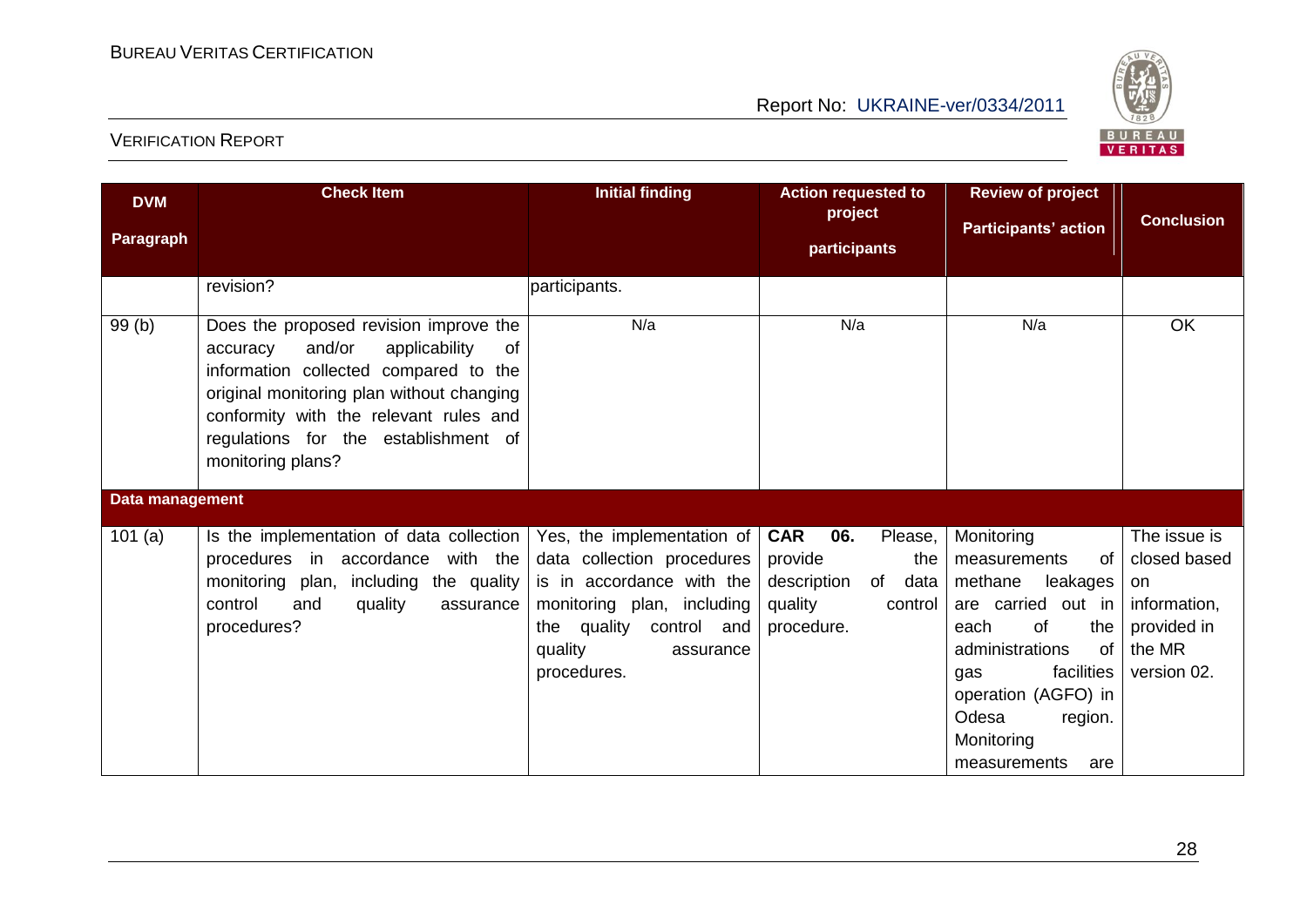

| <b>DVM</b><br>Paragraph | <b>Check Item</b> | <b>Initial finding</b> | <b>Action requested to</b><br>project<br>participants | <b>Review of project</b><br><b>Participants' action</b> | <b>Conclusion</b> |
|-------------------------|-------------------|------------------------|-------------------------------------------------------|---------------------------------------------------------|-------------------|
|                         |                   |                        |                                                       | made by specifically                                    |                   |
|                         |                   |                        |                                                       | trained<br>personnel                                    |                   |
|                         |                   |                        |                                                       | according to<br>the                                     |                   |
|                         |                   |                        |                                                       | Methodology<br>of<br>conducting                         |                   |
|                         |                   |                        |                                                       | measurements. Data                                      |                   |
|                         |                   |                        |                                                       | conducted<br>from                                       |                   |
|                         |                   |                        |                                                       | monitoring                                              |                   |
|                         |                   |                        |                                                       | measurements                                            |                   |
|                         |                   |                        |                                                       | when<br>directly                                        |                   |
|                         |                   |                        |                                                       | making                                                  |                   |
|                         |                   |                        |                                                       | measurements are                                        |                   |
|                         |                   |                        |                                                       | recorded on paper.                                      |                   |
|                         |                   |                        |                                                       | Then, based on data                                     |                   |
|                         |                   |                        |                                                       | on paper according                                      |                   |
|                         |                   |                        |                                                       | the<br>to                                               |                   |
|                         |                   |                        |                                                       | measurements each<br><b>AGFO</b>                        |                   |
|                         |                   |                        |                                                       | makes<br>electronic                                     |                   |
|                         |                   |                        |                                                       | which<br>databases,                                     |                   |
|                         |                   |                        |                                                       | are sent to the                                         |                   |
|                         |                   |                        |                                                       | central office and                                      |                   |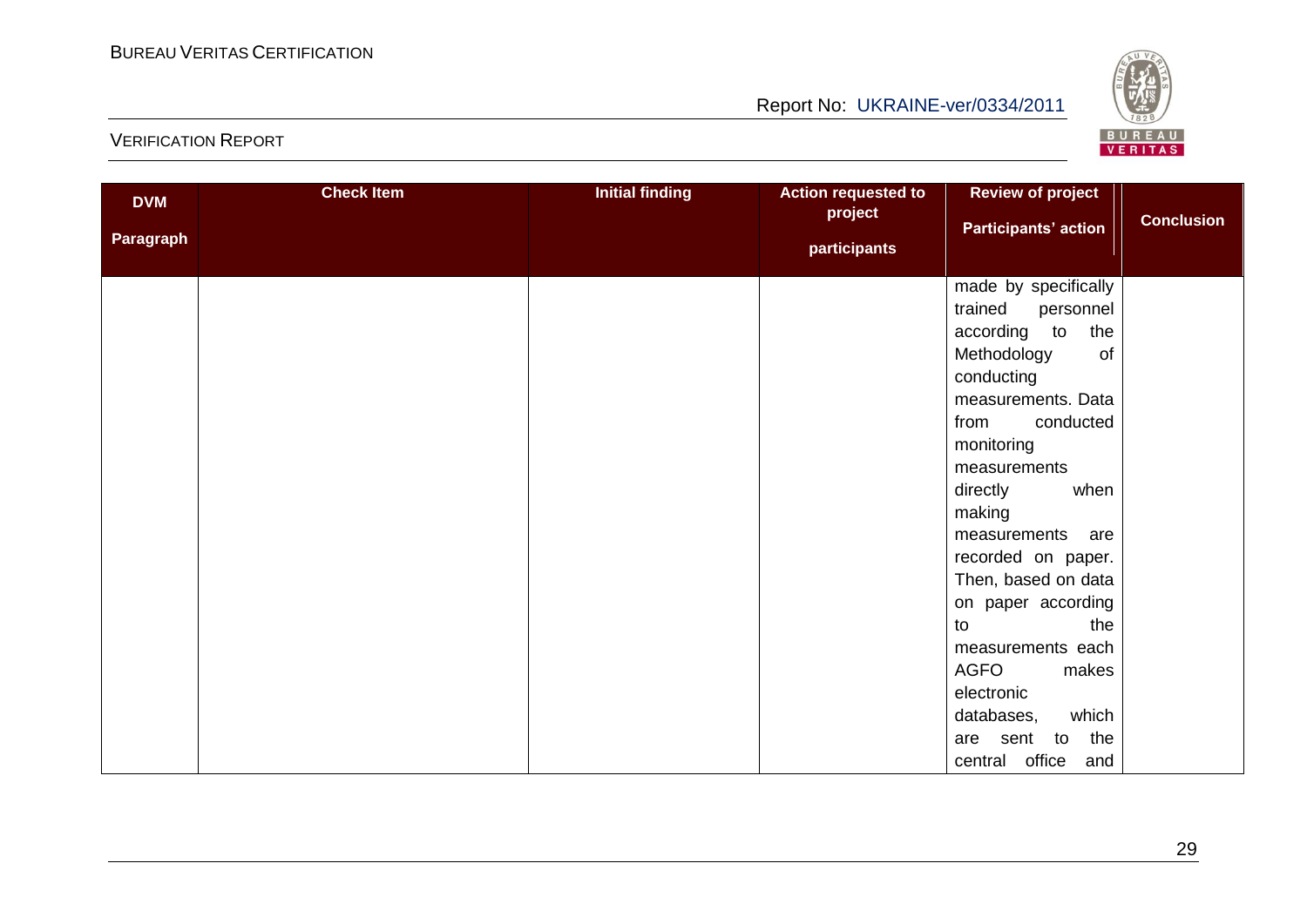

| <b>DVM</b><br><b>Paragraph</b> | <b>Check Item</b> | <b>Initial finding</b> | <b>Action requested to</b><br>project<br>participants | <b>Review of project</b><br><b>Participants' action</b>                                                                                                                                                                                                                                                                                                                                                                                   | <b>Conclusion</b> |
|--------------------------------|-------------------|------------------------|-------------------------------------------------------|-------------------------------------------------------------------------------------------------------------------------------------------------------------------------------------------------------------------------------------------------------------------------------------------------------------------------------------------------------------------------------------------------------------------------------------------|-------------------|
|                                |                   |                        |                                                       | kept in a<br>single<br>database<br>of<br>monitoring<br>of<br>measurements<br>leakages.<br>Regular<br>maintenance<br>of<br>shut-down devices<br>of OJSC "Odesagas"<br>distribution<br>gas<br>networks is carried<br>out once per year,<br>technical<br>maintenance - once<br>per half year.<br>Repaired shut-down<br>devices are regularly<br>examined as part of<br>standard monitoring<br>activities to ensure<br>they<br>didn't<br>that |                   |
|                                |                   |                        |                                                       | become a source of                                                                                                                                                                                                                                                                                                                                                                                                                        |                   |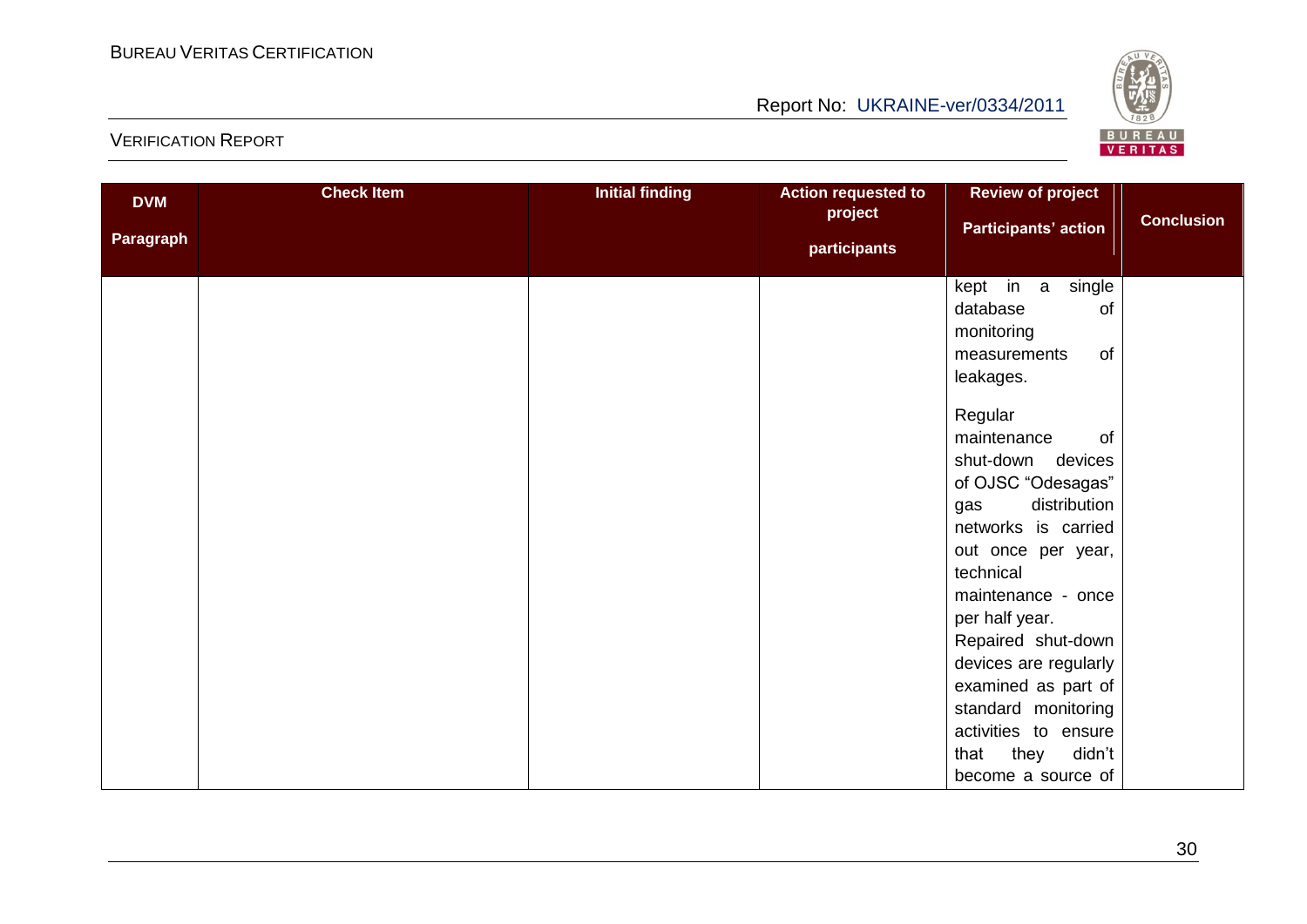

| <b>DVM</b><br>Paragraph | <b>Check Item</b>                                                                                                    | <b>Initial finding</b>                                                                                         | <b>Action requested to</b><br>project<br>participants                                                                                                                                                                                   | <b>Review of project</b><br><b>Participants' action</b>                                                                                                                                                                                                                 | <b>Conclusion</b> |
|-------------------------|----------------------------------------------------------------------------------------------------------------------|----------------------------------------------------------------------------------------------------------------|-----------------------------------------------------------------------------------------------------------------------------------------------------------------------------------------------------------------------------------------|-------------------------------------------------------------------------------------------------------------------------------------------------------------------------------------------------------------------------------------------------------------------------|-------------------|
| 101(b)                  | function of<br>monitoring<br>the<br>the<br>ls.<br>calibration<br>equipment, including<br>its<br>status, is in order? | Yes, the function of the<br>monitoring<br>equipment,<br>including<br>calibration<br>its<br>status is in order. | <b>CAR 07.</b> Please in the<br>MR provide a detailed<br>description by which<br>device the monitoring<br>of<br>measurement<br>methane is carried<br>out.<br><b>CAR</b><br>08.<br>Please<br>provide the passport<br>of the portable gas | leakage again.<br>For<br>monitoring<br>leakage<br>measurement<br>a<br>special<br>installation<br>for the quantitative<br>measurement<br>of<br>methane<br>leakage<br>based on<br>plastic<br>container of known<br>volume $(0.87 \, \text{m}^3)$ ,<br>package,<br>plastic | OK                |
|                         |                                                                                                                      |                                                                                                                | analyzer EX-TEX ®<br>SR5, mercury glass<br>thermometer of TL4<br>type and manometer<br>D-59N-100-1.0 6 kPa,<br>which are indicated in<br>the MR.<br>CL 01. Please specify<br>range of error of gas                                      | hose<br>and<br>manometer<br>was<br>made. Passports for<br>equipment<br>were<br>provided<br>to<br>verification team.<br>Relative range of<br>error of gas analyzer<br>EX-TEC® SR5 is                                                                                     |                   |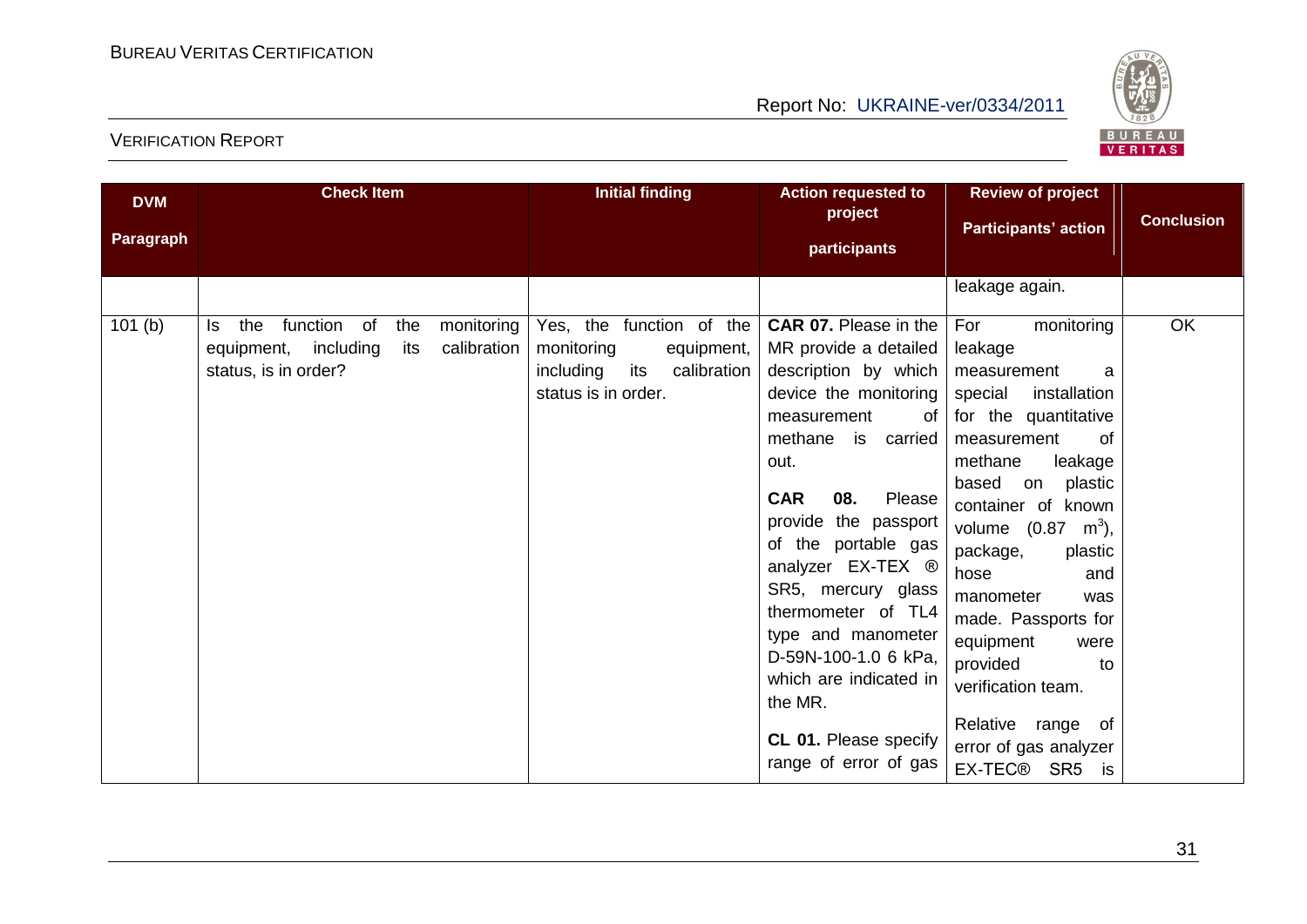

| <b>DVM</b><br>Paragraph | <b>Check Item</b>                                                                                          | <b>Initial finding</b>                                                                                                                                                                                                                                                                          | <b>Action requested to</b><br>project<br>participants                          | <b>Review of project</b><br><b>Participants' action</b>                                                          | <b>Conclusion</b> |
|-------------------------|------------------------------------------------------------------------------------------------------------|-------------------------------------------------------------------------------------------------------------------------------------------------------------------------------------------------------------------------------------------------------------------------------------------------|--------------------------------------------------------------------------------|------------------------------------------------------------------------------------------------------------------|-------------------|
|                         |                                                                                                            |                                                                                                                                                                                                                                                                                                 | EX-TEC®<br>analyzer<br><b>SR5.</b>                                             | which<br>$10%$ ,<br>corresponds<br>to<br>EN<br>standard<br>50054/57.<br>The<br>device is calibrated<br>annually. |                   |
| 101 (c)                 | Are the evidence and records used for<br>the monitoring maintained in a traceable<br>manner?               | evidence<br>Yes, the<br>and<br>records<br>for<br>the<br>used<br>monitoring are maintained<br>in a traceable manner                                                                                                                                                                              | N/a                                                                            | N/a                                                                                                              | OK                |
| $101$ (d)               | Is the data collection and management<br>system for the project in accordance with<br>the monitoring plan? | The data collection and<br>management system of the<br>project is in accordance<br>with the monitoring plan.<br>Verification team confirms<br>the effectiveness of existing<br>management system and<br>operating<br>system<br>and<br>considers them suitable for<br>reliable monitoring of the | CL 02. Please check<br>numbering of<br>the<br>tables and Figures in<br>the MR. | Appropriate<br>corrections<br>were<br>made in the<br><b>MR</b><br>version 02.                                    | OK                |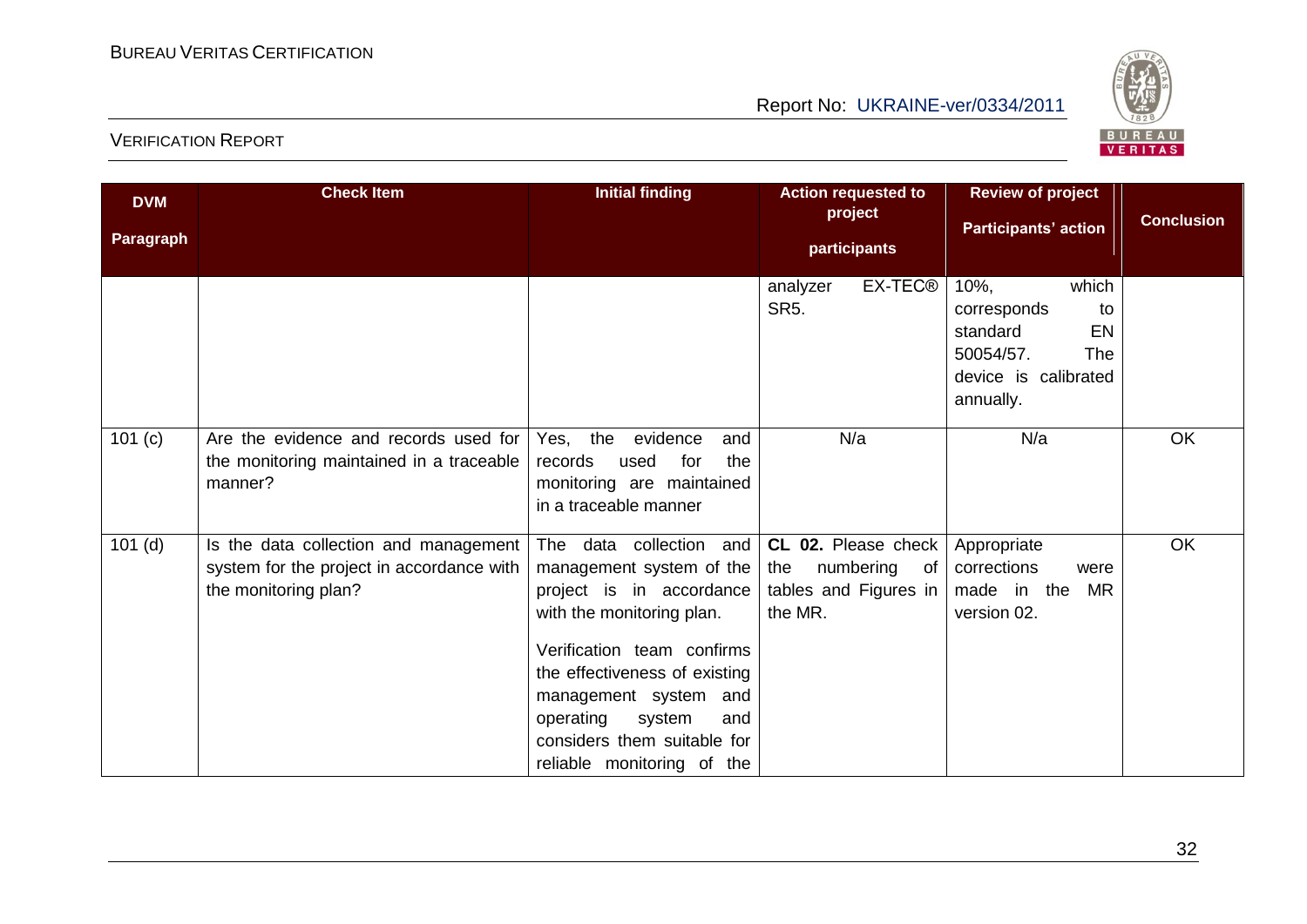

| <b>DVM</b> | <b>Check Item</b>                                                                                                                                     | <b>Initial finding</b> | <b>Action requested to</b><br>project | <b>Review of project</b><br><b>Participants' action</b> | <b>Conclusion</b> |
|------------|-------------------------------------------------------------------------------------------------------------------------------------------------------|------------------------|---------------------------------------|---------------------------------------------------------|-------------------|
| Paragraph  |                                                                                                                                                       |                        | participants                          |                                                         |                   |
|            |                                                                                                                                                       | project.               |                                       |                                                         |                   |
|            | Verification regarding programs of activities (additional elements for assessment)                                                                    |                        |                                       |                                                         |                   |
| 102        | Is any JPA that has not been added to<br>the JI PoA not verified?                                                                                     | N/a                    | N/a                                   | N/a                                                     | N/a               |
| 103        | verification<br>the<br>based<br>the<br>ls.<br>on<br>monitoring reports of all JPAs to be<br>verified?                                                 | N/a                    | N/a                                   | N/a                                                     | N/a               |
| 103        | Does the verification ensure the accuracy<br>and conservativeness of the emission<br>reductions or enhancements of removals<br>generated by each JPA? | N/a                    | N/a                                   | N/a                                                     | N/a               |
| 104        | Does the monitoring period not overlap<br>with previous monitoring periods?                                                                           | N/a                    | N/a                                   | N/a                                                     | N/a               |
| 105        | If the AIE learns of an erroneously<br>included JPA, has the AIE informed the<br>JISC of its findings in writing?                                     | N/a                    | N/a                                   | N/a                                                     | N/a               |
|            | Applicable to sample-based approach only                                                                                                              |                        |                                       |                                                         |                   |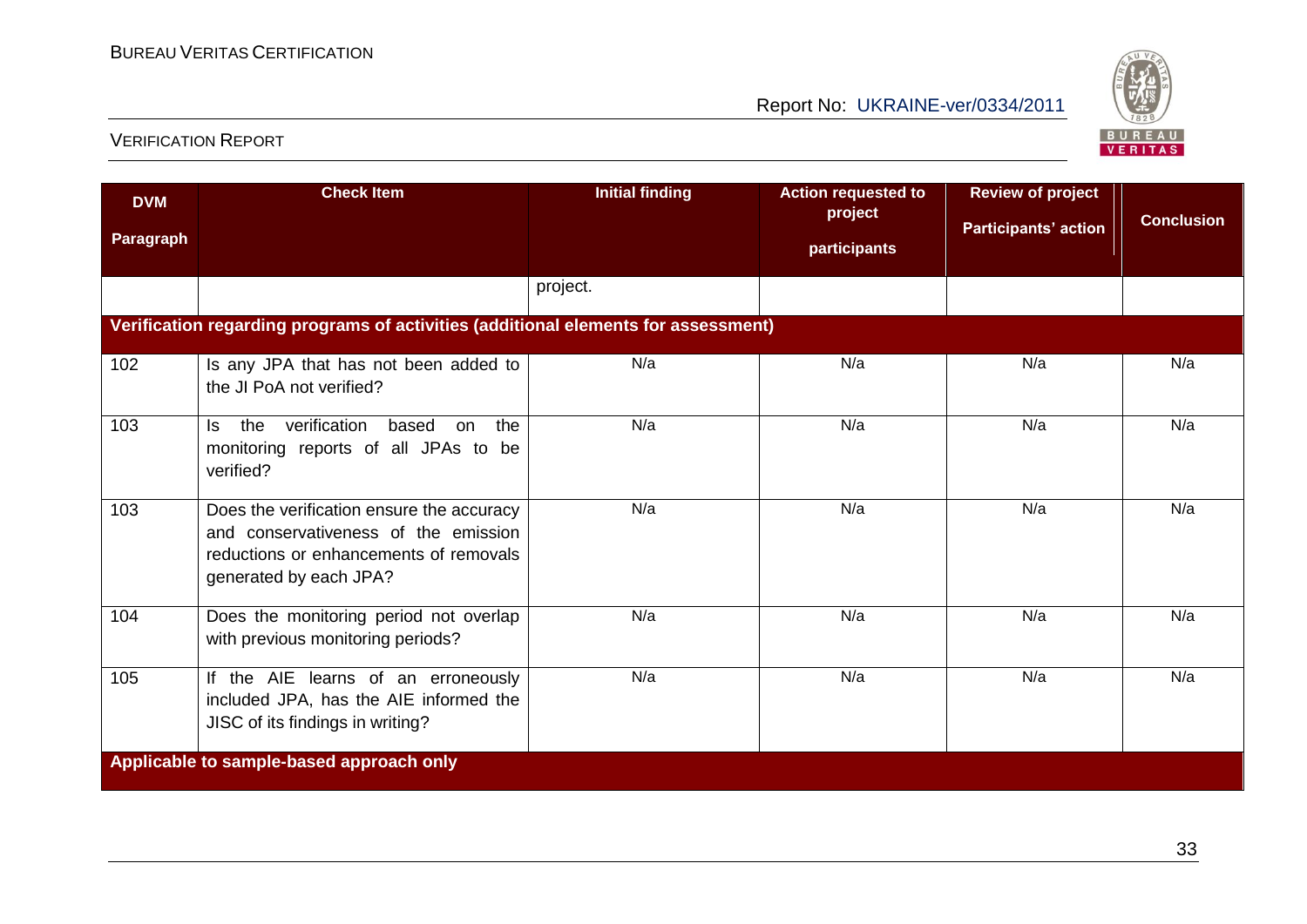

| <b>DVM</b><br>Paragraph | <b>Check Item</b>                                                                                                                                                                                                                                                                                                                                                                                                                                                                                                                                                                   | <b>Initial finding</b> | <b>Action requested to</b><br>project<br>participants | <b>Review of project</b><br><b>Participants' action</b> | <b>Conclusion</b> |
|-------------------------|-------------------------------------------------------------------------------------------------------------------------------------------------------------------------------------------------------------------------------------------------------------------------------------------------------------------------------------------------------------------------------------------------------------------------------------------------------------------------------------------------------------------------------------------------------------------------------------|------------------------|-------------------------------------------------------|---------------------------------------------------------|-------------------|
| 106                     | Does the sampling plan prepared by the<br>AIE:<br>(a) Describe its sample selection, taking<br>into<br>account that:<br>(i) For each verification that uses a<br>sample-based approach, the sample<br>selection<br>shall<br>sufficiently<br>be<br>representative of the JPAs in the JI<br>Project. Such extrapolation to all JPAs<br>identified for that verification is<br>reasonable, taking<br>into<br>account<br>differences among the characteristics<br>of JPAs, such as:<br>- The types of JPAs;<br>- The complexity of the applicable<br>technologies and/or measures used; | N/a                    | N/a                                                   | N/a                                                     | N/a               |
|                         | - The geographical location of each                                                                                                                                                                                                                                                                                                                                                                                                                                                                                                                                                 |                        |                                                       |                                                         |                   |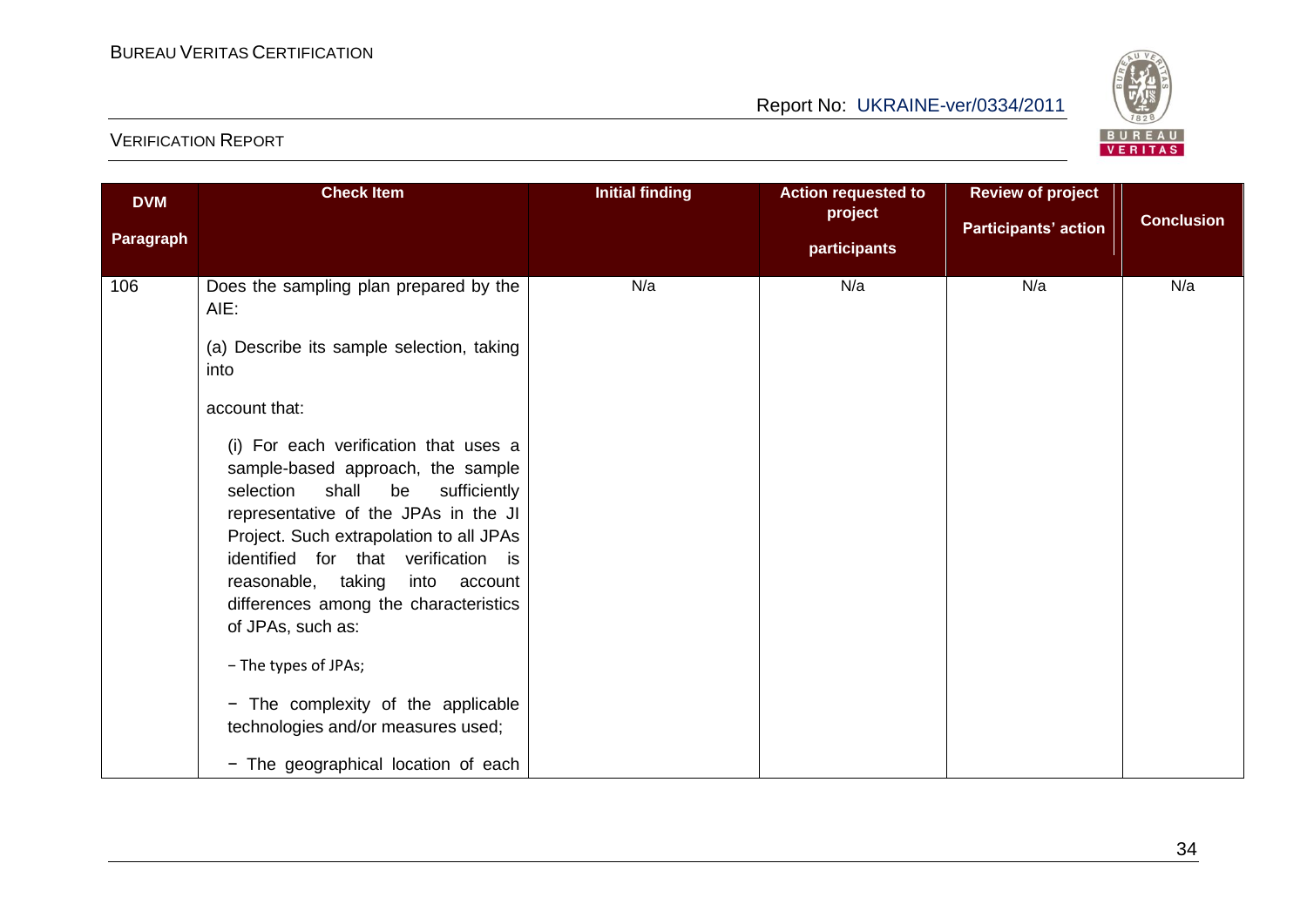

| <b>DVM</b><br><b>Paragraph</b> | <b>Check Item</b>                                                                                                                                                                                                                                                                                        | <b>Initial finding</b> | <b>Action requested to</b><br>project<br>participants | <b>Review of project</b><br><b>Participants' action</b> | <b>Conclusion</b> |
|--------------------------------|----------------------------------------------------------------------------------------------------------------------------------------------------------------------------------------------------------------------------------------------------------------------------------------------------------|------------------------|-------------------------------------------------------|---------------------------------------------------------|-------------------|
|                                | JPA;<br>- The amounts of expected emission<br>reductions of the JPAs being verified;<br>- The number of JPAs for which<br>emission reductions are being verified;<br>- The length of monitoring periods of<br>the JPAs being verified; and<br>- The samples selected for prior<br>verifications, if any? |                        |                                                       |                                                         |                   |
| 107                            | Is the sampling plan ready for publication<br>through the secretariat along with the<br>verification<br>report<br>and<br>supporting<br>documentation?                                                                                                                                                    | N/a                    | N/a                                                   | N/a                                                     | N/a               |
| 108                            | Has the AIE made site inspections of at<br>least the square root of the number of<br>total JPAs, rounded to the upper whole<br>number? If the AIE makes no site<br>inspections or fewer site inspections than                                                                                            | N/a                    | N/a                                                   | N/a                                                     | N/a               |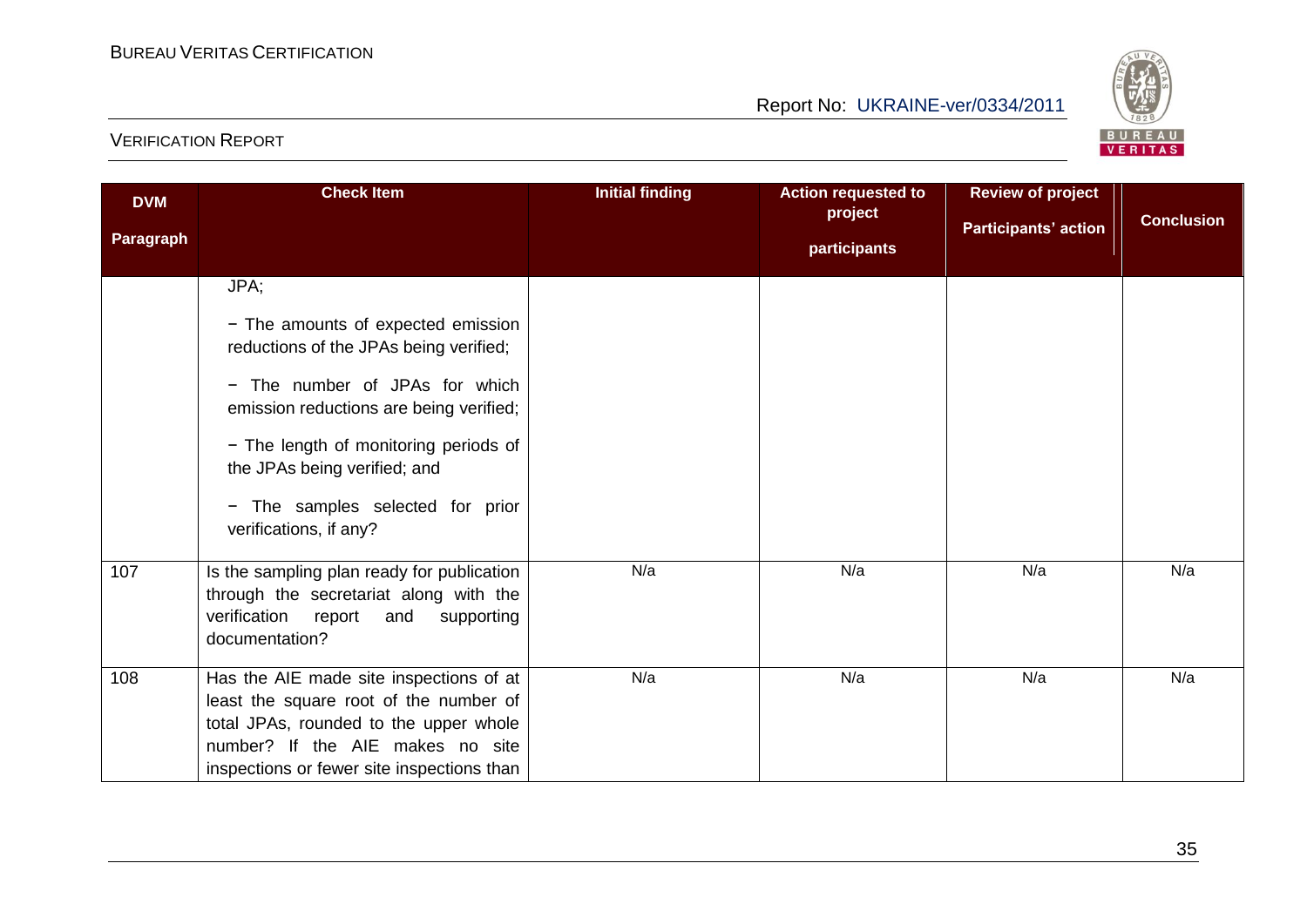

| <b>DVM</b><br>Paragraph | <b>Check Item</b>                                                                                                                                                                                                      | <b>Initial finding</b> | <b>Action requested to</b><br>project<br>participants | <b>Review of project</b><br><b>Participants' action</b> | <b>Conclusion</b> |
|-------------------------|------------------------------------------------------------------------------------------------------------------------------------------------------------------------------------------------------------------------|------------------------|-------------------------------------------------------|---------------------------------------------------------|-------------------|
|                         | the square root of the number of total<br>JPAs, rounded to the upper whole<br>number, then does the AIE provide a<br>reasonable explanation and justification?                                                         |                        |                                                       |                                                         |                   |
| 109                     | Is the sampling plan available for<br>submission to the secretariat for the<br>JISC.s ex ante assessment? (Optional)                                                                                                   | N/a                    | N/a                                                   | N/a                                                     | N/a               |
| 110                     | If the AIE learns of a fraudulently<br>included JPA, a fraudulently monitored<br>JPA or an inflated number of emission<br>reductions claimed in a JI PoA, has the<br>AIE informed the JISC of the fraud in<br>writing? | N/a                    | N/a                                                   | N/a                                                     | N/a               |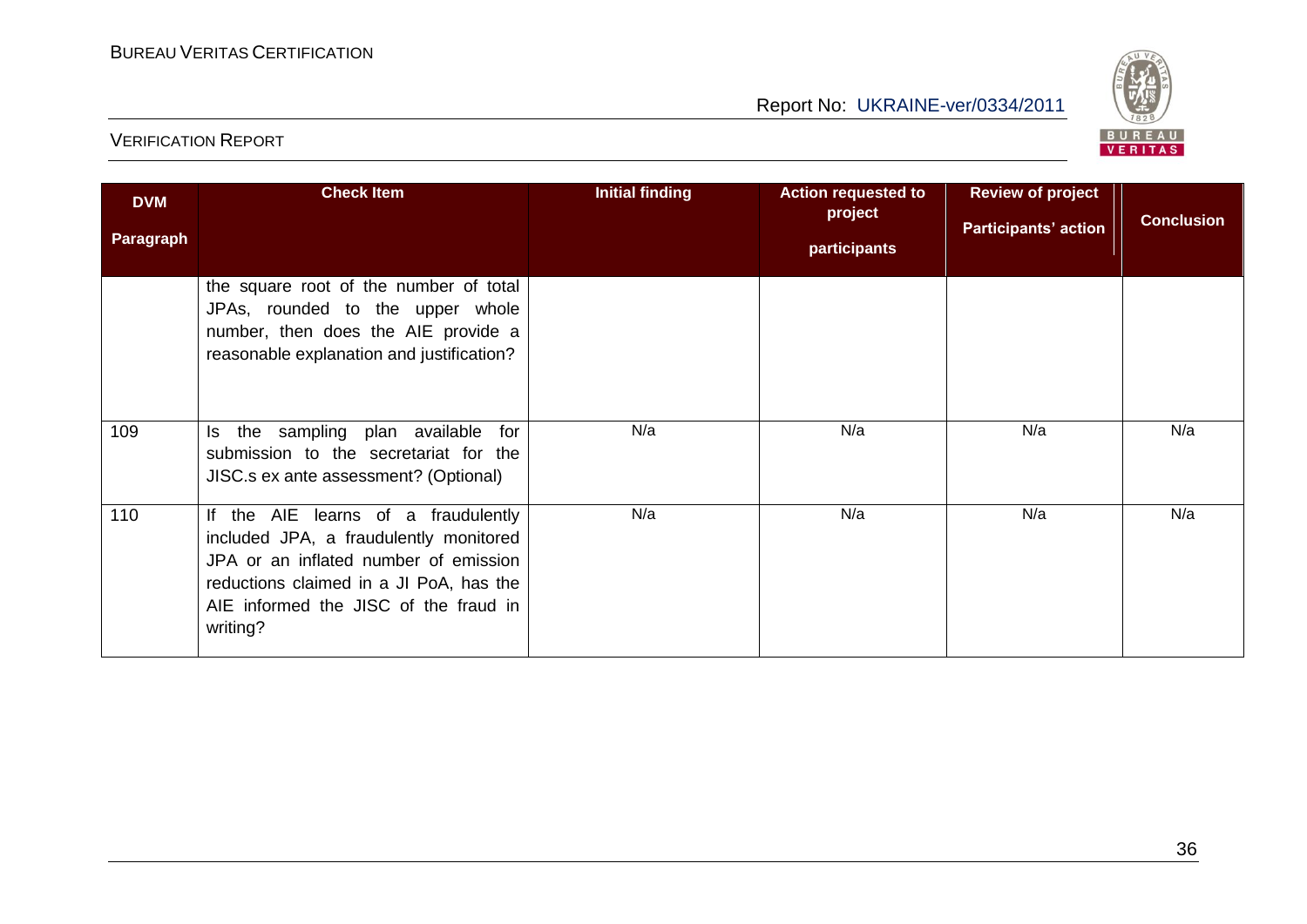

#### VERIFICATION REPORT

#### **TABLE 2 RESOLUTION OF CLARIFICATION AND CORRECTIVE ACTION REQUESTS**

| <b>Clarification and corrective action requests</b><br>issued by the verification team                                                                                                                                                      | Ref to<br>checklist<br>question in<br>Table 1 | <b>Verification team conclusion</b><br>participant's<br>project<br><b>Summary</b><br>of<br>response                                                                                                                                                                                                                                                                                                                                                                                                                                                                                                                                                                                           |
|---------------------------------------------------------------------------------------------------------------------------------------------------------------------------------------------------------------------------------------------|-----------------------------------------------|-----------------------------------------------------------------------------------------------------------------------------------------------------------------------------------------------------------------------------------------------------------------------------------------------------------------------------------------------------------------------------------------------------------------------------------------------------------------------------------------------------------------------------------------------------------------------------------------------------------------------------------------------------------------------------------------------|
| <b>CAR 01.</b> Table 1 of the Monitoring report<br>contains information about the number of shut-<br>down devices that were repaired (replaced) up<br>to April 30, 2011. Please, specify the project<br>activities in the reporting period. | 92                                            | The project boundary included the total of<br>Information was<br>provided, the<br>11174 shut-down devices. For the period<br>issue is closed.<br>from the beginning of the project<br>implementation (2005) to the beginning of<br>the reporting period all shut-down devices<br>included in the project boundary were<br>repaired and replaced.<br>The project activities for the current<br>monitoring period (May - July) are further<br>carrying out of purposeful examination<br>and technical maintenance (PETM) of all<br>gas equipment of gas<br>distribution<br>which<br>networks,<br>repaired<br>was<br>(hermetically sealed) and replaced during<br>all JI project operation time. |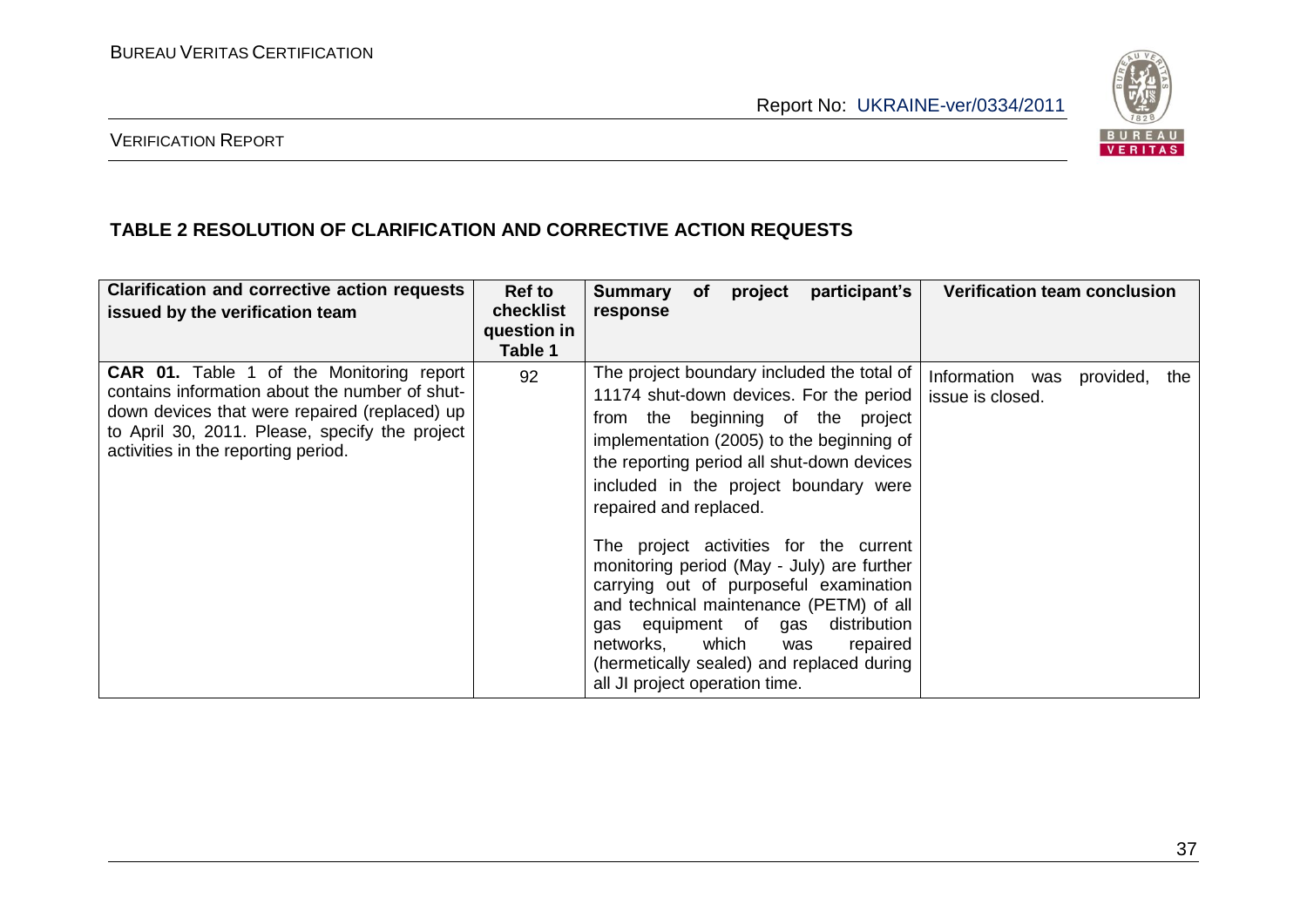

| <b>CAR 02.</b> A specific approach based on the<br>approved by the Executive Committee of Clean<br>Development Mechanism<br>methodology<br>AM0023 version 3.0 was used in the project<br>when determining the baseline. Please provide<br>reference to the methodology in the MR. | 94    | Required references were provided<br>in I<br>the MR version 02.                                                                                        | The references were checked, the<br>issue is closed.        |
|-----------------------------------------------------------------------------------------------------------------------------------------------------------------------------------------------------------------------------------------------------------------------------------|-------|--------------------------------------------------------------------------------------------------------------------------------------------------------|-------------------------------------------------------------|
| <b>CAR 03.</b> Please specify the baseline, project<br>emissions and emission reductions in $t CO2$<br>equivalent.                                                                                                                                                                | 95(b) | Necessary corrections were made in the<br>MR version 02.                                                                                               | The issue is closed based on the<br>necessary changes made. |
| <b>CAR 04.</b> Please, provide references to sites of<br>the manufacturers of shut-down devices that<br>were implemented under the project.                                                                                                                                       | 95(b) | references to the site of the<br>The.<br>manufacturer of valves and fittings Pietro<br>MR<br>Fiorentini in the<br>02:<br>version<br>www.fiorentini.com | The reference was provided, the<br>issue is closed.         |
| <b>CAR 05.</b> Please specify correct data units of<br>parameters, that are used in calculations of<br>GHG emissions and specified in Table 2 of the<br>MR.                                                                                                                       | 95(c) | Corrections were made in Table 2 of the<br>Monitoring report of version 02.                                                                            | Corrections are<br>accepted,<br>the<br>issue is closed.     |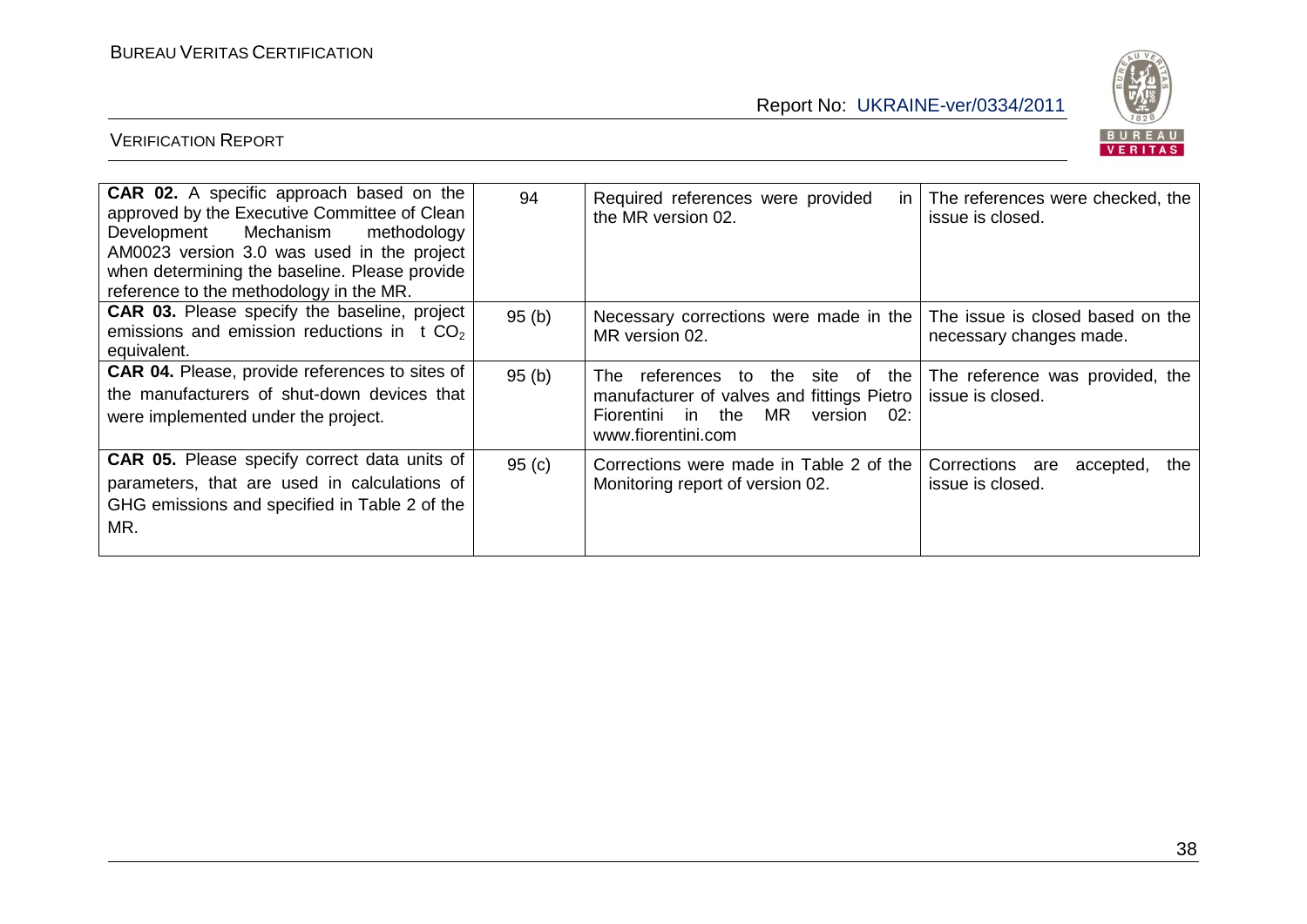

| <b>CAR 06.</b> Please, provide the description of<br>data quality control procedure.                                                        | 101(a) | Monitoring methane measurements are<br>carried out in each of the administrations<br>of gas facilities operation (AGFO) in<br>Odesa region. Monitoring measurements<br>made by specifically trained<br>are<br>personnel according to the Methodology<br>of conducting measurements. Data from<br>conducted monitoring measurements<br>directly when making measurements are<br>recorded on paper. Then, based on data<br>on paper according to the measurements<br>each AGFO makes electronic databases,<br>which are sent to the central office and<br>kept in a single database of monitoring<br>measurements of leakages. | The issue is closed based on the<br>provision<br>of<br>necessary<br>information. |
|---------------------------------------------------------------------------------------------------------------------------------------------|--------|------------------------------------------------------------------------------------------------------------------------------------------------------------------------------------------------------------------------------------------------------------------------------------------------------------------------------------------------------------------------------------------------------------------------------------------------------------------------------------------------------------------------------------------------------------------------------------------------------------------------------|----------------------------------------------------------------------------------|
| <b>CAR 07.</b> Please in the MR provide a detailed<br>description by which device the monitoring<br>measurement of methane was carried out. | 101(b) | For monitoring leakage measurement a<br>special installation for the quantitative<br>measurement of methane leakage based<br>on plastic container of known volume<br>(0.87 m3), package, plastic hose and<br>was made. A detailed<br>manometer<br>description is provided in the Monitoring<br>report version 02.                                                                                                                                                                                                                                                                                                            | The issue is closed based on<br>information provided in the MR<br>version 02.    |